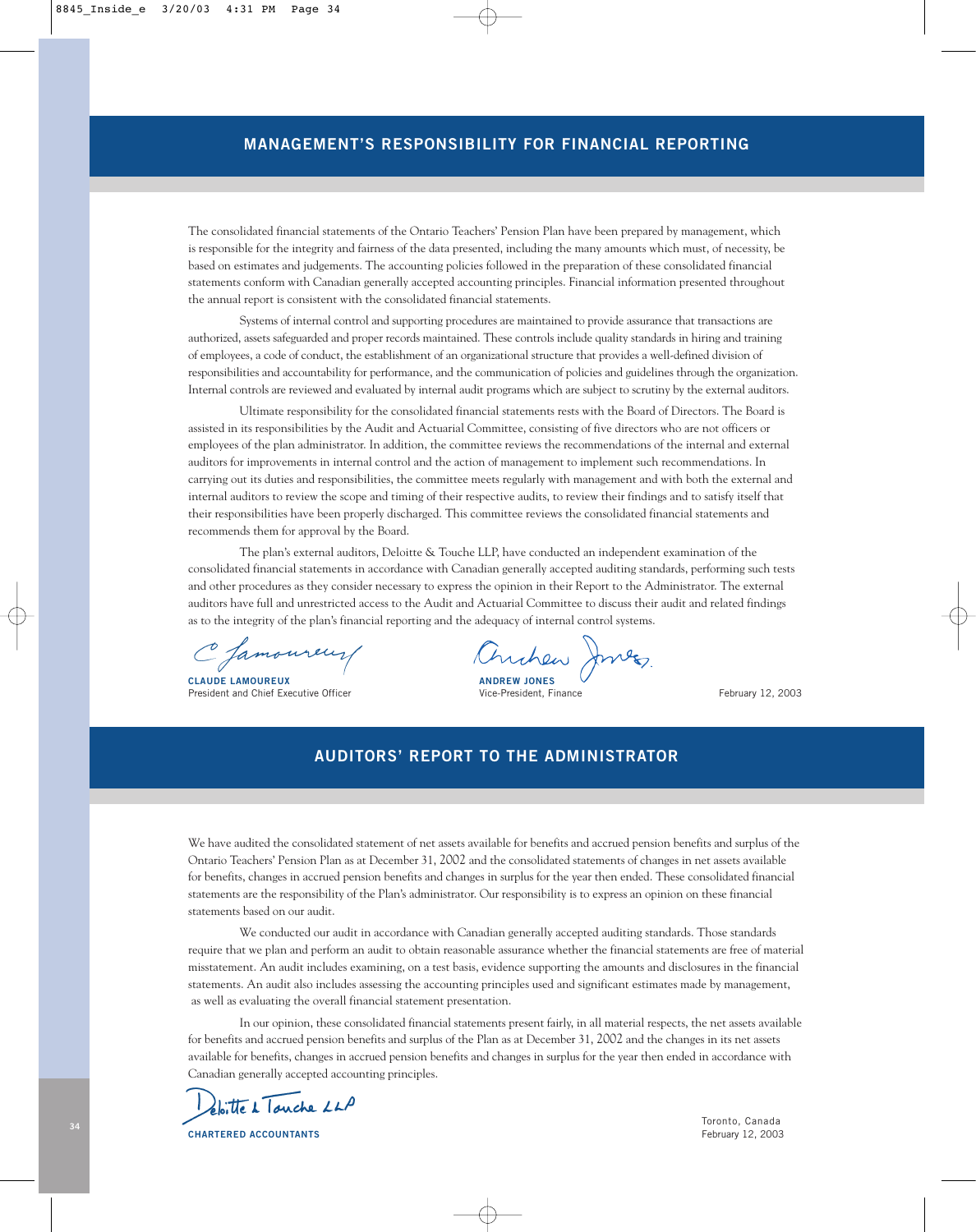Mercer Human Resource Consulting was retained by the Ontario Teachers' Pension Plan Board (the "Board") to perform an actuarial valuation of the assets and the going concern liabilities of the Ontario Teachers' Pension Plan (the "Plan") as at December 31, 2002, for inclusion in the Plan's financial statements. As part of the valuation, we examined the Plan's recent experience with respect to the non-economic assumptions and presented our findings to the Board.

The valuation of the Plan's actuarial liabilities was based on:

- membership data provided by the Ontario Teachers' Pension Plan as at December 31, 2001;
- methods prescribed by the Canadian Institute of Chartered Accountants for pension plan financial statements;
- real and nominal interest rates on long-term Canada bonds at the end of 2002;
- assumptions about future events (for example, future rates of inflation and future retirement rates) which have been communicated to us as the Board's best estimate of these events; and
- information obtained from The Ontario Ministry of Labour and published reports on negotiated wage settlements in the 2001/02 and 2002/03 school years.

The objective of the financial statements is to fairly present the financial position of the Plan on December 31, 2002 as a going concern. This is different from the statutory valuation (the actuarial valuation required by the *Teachers' Pension Act* and the *Pension Benefits Act (Ontario))*, which uses actuarial methods prescribed by the *Teachers' Pension Act* to establish a prudent level for future contributions.

While the actuarial assumptions used to estimate liabilities for the Plan's financial statements represent the Board's best estimate of future events and market conditions at the end of 2002, and while in our opinion these assumptions are reasonable, the Plan's future experience will inevitably differ, perhaps significantly, from the actuarial assumptions. Any differences between the actuarial assumptions and future experience will emerge as gains or losses in future valuations, and will affect the financial position of the Plan, and the contributions required to fund it, at that time.

We have tested the data for reasonableness and consistency, and we believe it to be sufficient and reliable for the purposes of the valuation. We also believe that the methods employed in the valuation and the assumptions are, in aggregate, appropriate for the purposes of the valuation. Our opinions have been given, and our valuation has been performed, in accordance with accepted actuarial practice.

29 Hounter

**LESTER J. WONG, F.C.I.A MALCOLM P. HAMILTON, F.C.I.A.** February 12, 2003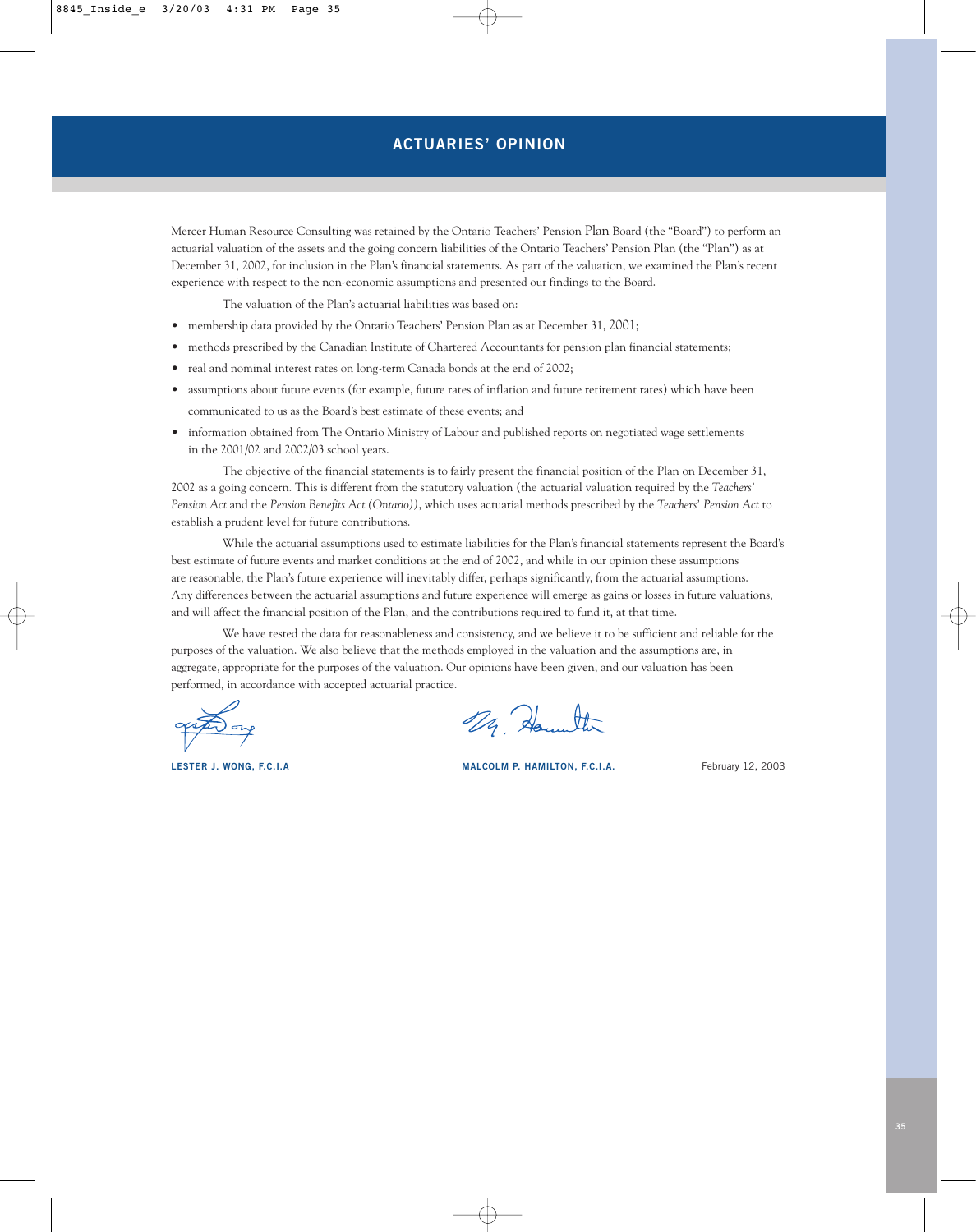# **CONSOLIDATED STATEMENT OF NET ASSETS AVAILABLE FOR BENEFITS AND ACCRUED PENSION BENEFITS AND SURPLUS**

|                                                      | as at December 31, 2002 |          |  |
|------------------------------------------------------|-------------------------|----------|--|
| (\$ millions)                                        | 2002                    | 2001     |  |
| <b>NET ASSETS AVAILABLE FOR BENEFITS</b>             |                         |          |  |
| <b>Assets</b>                                        |                         |          |  |
| Investments (note 2)                                 | \$89,087                | \$91,911 |  |
| Receivable from the Province of Ontario (note 3)     | 1,324                   | 1,280    |  |
| Receivable from brokers                              | 82                      | 407      |  |
| Cash                                                 | 124                     | 54       |  |
| Fixed assets                                         | 5                       | 7        |  |
|                                                      | 90,622                  | 93,659   |  |
| <b>Liabilities</b>                                   |                         |          |  |
| Investment-related liabilities (note 2a)             | 23,650                  | 23,791   |  |
| Due to brokers                                       | 640                     | 288      |  |
| Accounts payable and accrued liabilities             | 119                     | 124      |  |
|                                                      | 24,409                  | 24,203   |  |
| Net assets available for benefits                    | 66,213                  | 69,456   |  |
| Actuarial asset value adjustment (note 4)            | 9,644                   | 2,973    |  |
| Actuarial value of net assets available for benefits | \$75,857                | \$72,429 |  |
| <b>ACCRUED PENSION BENEFITS AND SURPLUS</b>          |                         |          |  |
| Accrued pension benefits (note 5)                    | \$73,665                | \$65,431 |  |
| Surplus                                              | 2,192                   | 6,998    |  |
| Accrued pension benefits and surplus                 | \$75,857                | \$72,429 |  |
|                                                      |                         |          |  |
| <b>ON BEHALF OF THE BOARD:</b>                       |                         |          |  |
| $d$ u ur $\approx$<br>Chair<br>Board Member          |                         |          |  |
|                                                      |                         |          |  |

# **CONSOLIDATED STATEMENT OF CHANGES IN NET ASSETS AVAILABLE FOR BENEFITS**

|                                                      | for the year ended December 31, 2002 |          |
|------------------------------------------------------|--------------------------------------|----------|
| (\$ millions)                                        | 2002                                 | 2001     |
| Net assets available for benefits, beginning of year | \$69,456                             | \$73,121 |
| Investment operations                                |                                      |          |
| Investment loss (note 7)                             | (1, 411)                             | (1,739)  |
| Investment expenses (note 12a)                       | (105)                                | (123)    |
| Net investment operations                            | (1,516)                              | (1,862)  |
| <b>Member service operations</b>                     |                                      |          |
| Contributions (note 10)                              | 1,383                                | 1,312    |
| Benefits (note 11)                                   | (3,076)                              | (3,080)  |
| Member service expenses (note 12b)                   | (34)                                 | (35)     |
| Net member service operations                        | (1,727)                              | (1,803)  |
| Decrease in net assets                               | (3,243)                              | (3,665)  |
| Net assets available for benefits, end of year       | \$66,213                             | \$69,456 |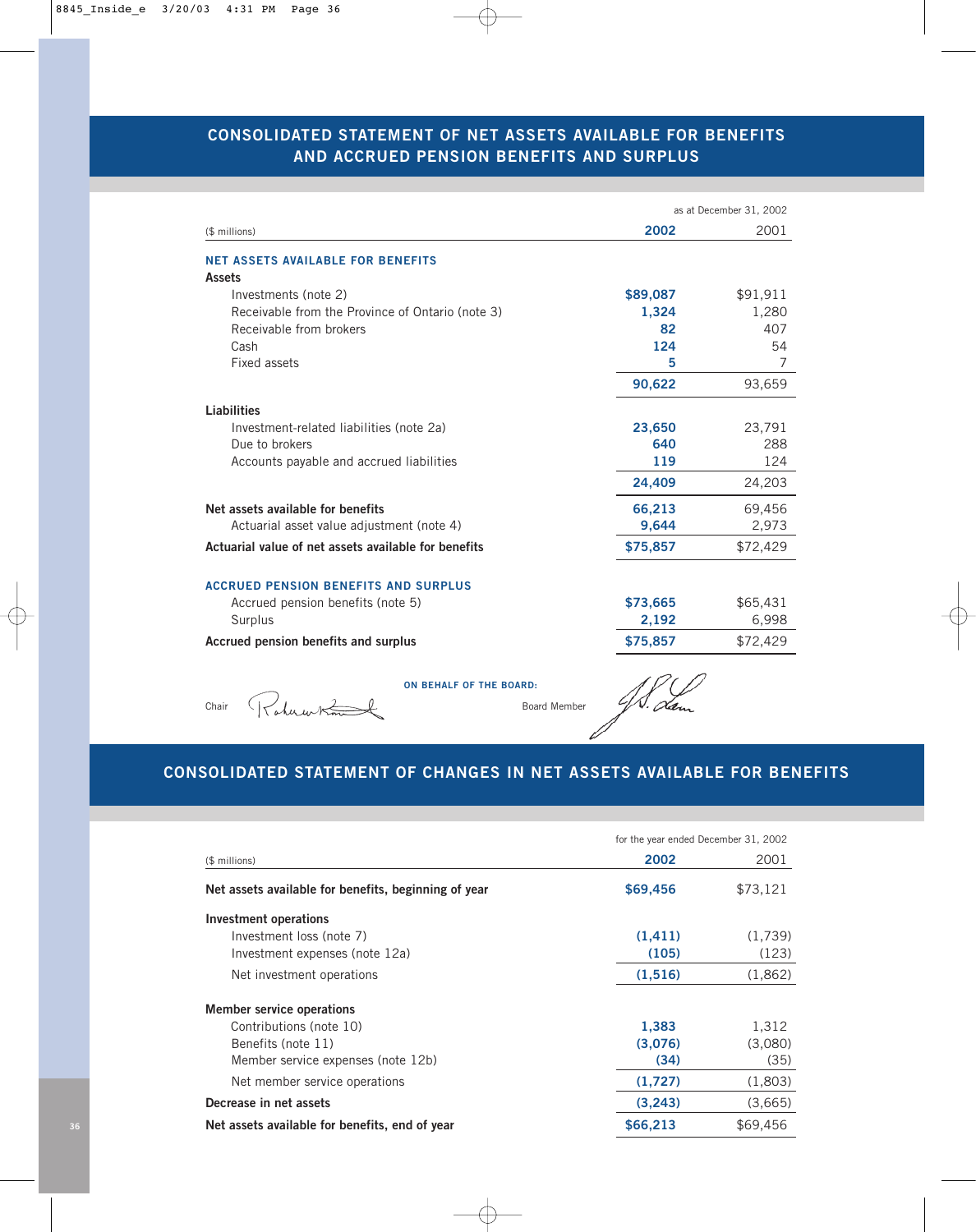# **CONSOLIDATED STATEMENT OF CHANGES IN ACCRUED PENSION BENEFITS**

|                                             | for the year ended December 31, 2002 |          |
|---------------------------------------------|--------------------------------------|----------|
| (\$ millions)                               | 2002                                 | 2001     |
| Accrued pension benefits, beginning of year | \$65,431                             | \$58,556 |
| Increase in accrued pension benefits        |                                      |          |
| Interest on accrued pension benefits        | 4,081                                | 3,617    |
| Benefits accrued                            | 1,742                                | 1,683    |
| Changes in actuarial assumptions (note 5a)  | 5,276                                | (641)    |
| Changes in plan provisions (note 5b)        |                                      | 4,692    |
| Experience losses (note 5c)                 | 211                                  | 604      |
|                                             | 11,310                               | 9,955    |
| Decrease in accrued pension benefits        |                                      |          |
| Benefits paid (note 11)                     | 3,076                                | 3,080    |
| Net increase in accrued pension benefits    | 8,234                                | 6,875    |
| Accrued pension benefits, end of year       | \$73,665                             | \$65,431 |

# **CONSOLIDATED STATEMENT OF CHANGES IN SURPLUS**

|                                                     | for the year ended December 31, 2002 |          |  |
|-----------------------------------------------------|--------------------------------------|----------|--|
| (\$ millions)                                       | 2002                                 | 2001     |  |
| Surplus, beginning of year                          | \$6,998                              | \$10,224 |  |
| Decrease in net assets available for benefits       | (3,243)                              | (3,665)  |  |
| Change in actuarial asset value adjustment (note 4) | 6,671                                | 7,314    |  |
| Increase in actuarial value of net assets           |                                      |          |  |
| available for benefits                              | 3,428                                | 3,649    |  |
| Net increase in accrued pension benefits            | (8, 234)                             | (6,875)  |  |
| Surplus, end of year                                | \$2,192                              | \$6,998  |  |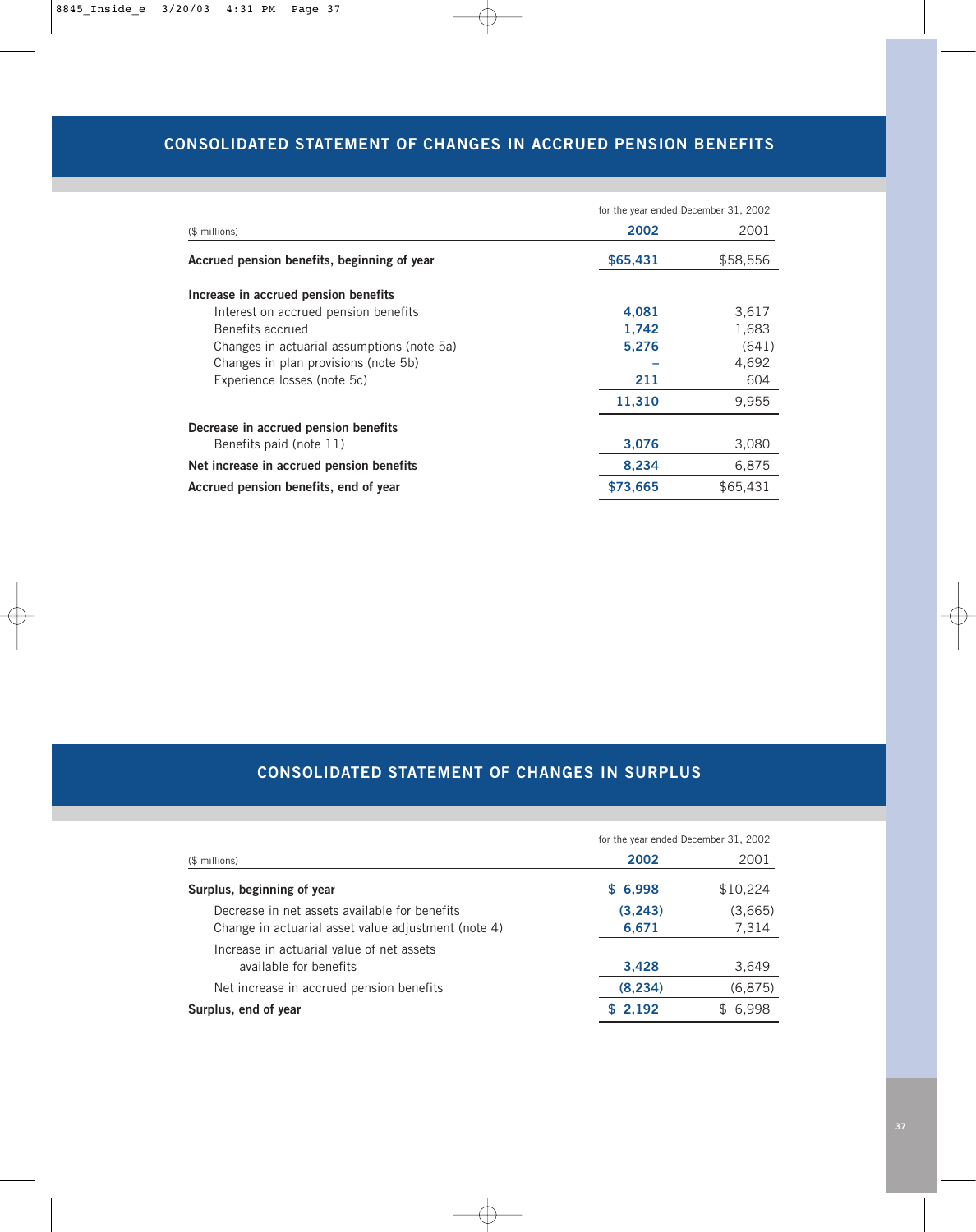for the year ended December 31, 2002

### **DESCRIPTION OF PLAN**

The following description of the Ontario Teachers' Pension Plan (the Plan) is a summary only. For more complete information, reference should be made to the *Teachers' Pension Act* (the TPA) as amended.

**a) General** The Plan is governed by the TPA. It is a contributory defined benefit pension plan co-sponsored by the Province of Ontario (the Province) and Plan members, represented by the Ontario Teachers' Federation (the OTF). The terms of the Plan are set out in the Partners' Agreement.

The Plan is registered with the Financial Services Commission of Ontario and under the *Income Tax Act (Canada)* (registration number 0345785) as a Registered Pension Plan not subject to income taxes.

The Plan is administered and the investments are managed by the Ontario Teachers' Pension Plan Board (the Board). Under the TPA, the Board is constituted as a corporation without share capital to which the *Corporations Act (Ontario)* does not apply.

**b)** Funding Plan benefits are funded by contributions and investment earnings. Contributions are made by active members of the Plan and matched by the Province and designated private schools and organizations. The determination of the value of the benefits and required contributions is made on the basis of periodic actuarial valuations.

**c) Retirement pensions** A retirement pension is available based on the number of years of credited service, the average of the best five annual salaries and the age of the member at retirement. A member is eligible for a reduced retirement pension from age 55, or age 50 provided the member ceased to be employed in education after June 29, 2001. An unreduced retirement pension is available at age 65 or at any age if the member has 35 years' credit or if the sum of a member's age and qualifying service equals 90, or 85 provided the member ceased to be employed in education after May 31, 1998.

**d) Disability pensions** A disability pension is available at any age to a disabled member with a minimum of 10 years of qualifying service. The type of disability pension is determined by the extent of the disability.

**e) Death benefits** Death benefits are available on the death of an active member and may be available on the death of a retired member. The benefit may take the form of a survivor pension, lump sum payment or both.

**f) Escalation of benefits** Pension benefits are adjusted annually for inflation at 100% of the Consumer Price Index, subject to a limit of 8% in any one year with any excess carried forward.

**g) Retirement Compensation Arrangement** The Retirement Compensation Arrangement (RCA) has been created by agreement between the co-sponsors as a supplementary plan to provide the members of the Plan with benefits that, due to limitations imposed by the *Income Tax Act (Canada)* and its regulations, cannot be provided under the Registered Pension Plan. Because the RCA is a separate trust, the net assets available for benefits and accrued benefits of the RCA are not included in these financial statements.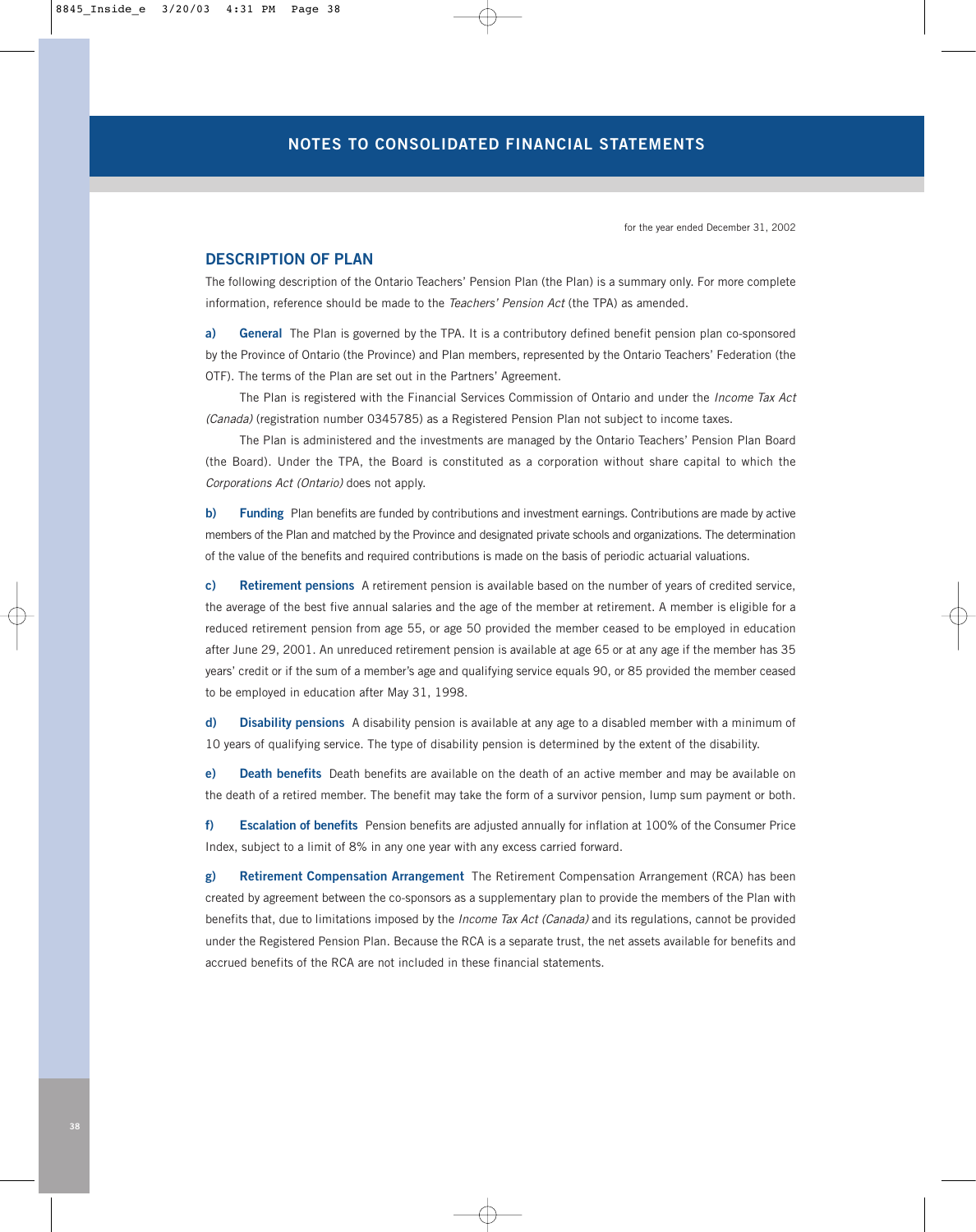### **1. SUMMARY OF SIGNIFICANT ACCOUNTING POLICIES**

**a) Basis of presentation** These financial statements present the financial position and the results of operations of the Plan and are prepared in accordance with Canadian generally accepted accounting principles.

The financial statements of wholly owned subsidiary companies are consolidated as part of the Plan's financial statements. The Plan's financial statements include its proportionate share of the fair value of assets, liabilities and operations of investments in significant joint ventures.

Certain comparative figures have been reclassified to conform with the current year's presentation.

#### **b) Investments and investment-related receivables and liabilities**

**Fair Value** Investments and investment-related receivables and liabilities are stated at fair value. Fair value is an estimate of the amount of consideration that would be agreed upon in an arm's length transaction between knowledgeable, willing parties who are under no compulsion to act.

Where ascertainable, fair values are based on public market prices or quotations from investment dealers. Where public market prices or quotations are not ascertainable, fair values are derived using methods such as discounted cash flows, earnings multiples, appraisals, prevailing market rates for instruments with similar characteristics and other pricing models, as appropriate.

**Trade-date reporting** Purchases and sales of investments and derivative contracts are recorded as of the trade date (the date upon which the substantial risks and rewards have been transferred).

**Investment income** Dividend income is recognized based on the ex-dividend date and interest income, and real estate income is recognized on the accrual basis as earned. Investment income also includes realized and unrealized gains and losses. Since real estate income is determined on a fair value basis, a charge for depreciation and amortization is excluded.

**c) Foreign currency translation** Assets and liabilities denominated in foreign currencies are translated into Canadian dollars at the exchange rates prevailing on the year-end date. Income and expenses are translated into Canadian dollars at the exchange rates prevailing on the dates of the transactions. The realized and unrealized gains and losses arising from these translations are included in investment income.

**d) Accrued pension benefits** The value of accrued pension benefits and changes therein during the year are based on an actuarial valuation prepared by an independent firm of actuaries. The valuation is made as at the start of the year and then extrapolated to year-end. It uses the projected benefit method pro-rated on service and management's best estimate, as at the valuation date, of various economic and non-economic assumptions.

**e) Use of estimates** In preparing these financial statements, management must make certain estimates and assumptions that primarily affect the reported values of assets and liabilities, related income and expenses and related disclosures.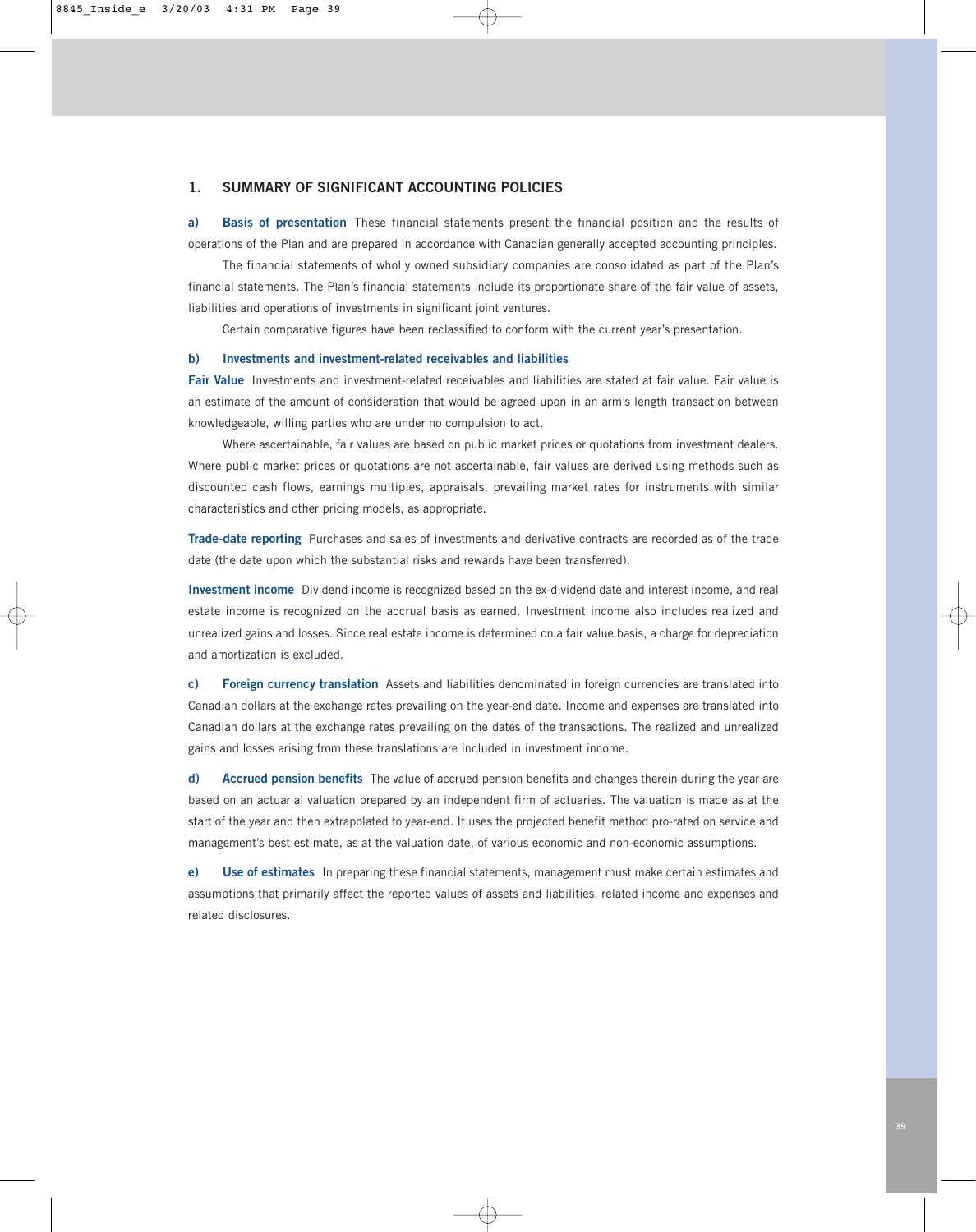### **2. INVESTMENTS**

The Plan invests directly or through derivatives in fixed income, equities and inflation-sensitive investments in accordance with its policy of asset diversification. The purpose of such diversification is to minimize the likelihood of an overall reduction in surplus and maximize the opportunity for gains across the investment portfolio.

## **a) Investments1 before allocating the effect of derivative contracts and investment-related receivables and liabilities**

The schedule below summarizes the Plan's investments, including net accrued interest and dividends of \$494 million (2001 – \$429 million), before allocating the effect of derivative contracts and investment-related receivables and liabilities, as at December 31:

| (\$ millions)                                                                                 |                   | 2002      |            | 2001      |
|-----------------------------------------------------------------------------------------------|-------------------|-----------|------------|-----------|
|                                                                                               | <b>Fair Value</b> | Cost      | Fair Value | Cost      |
| <b>Fixed Income</b>                                                                           |                   |           |            |           |
| Debentures                                                                                    | \$14,261          | \$11,064  | \$15,071   | \$11,687  |
| <b>Bonds</b>                                                                                  | 11,181            | 10,890    | 16,436     | 16,094    |
| Money-market securities                                                                       | 9,735             | 9,802     | 3,661      | 3,651     |
| Alternative investments <sup>2</sup>                                                          | 3,961             | 3,072     | 3,348      | 2,602     |
|                                                                                               | 39,138            | 34,828    | 38,516     | 34,034    |
| <b>Equity</b>                                                                                 |                   |           |            |           |
| Publicly traded                                                                               |                   |           |            |           |
| Canadian                                                                                      | 9,439             | 8,485     | 12,326     | 9,930     |
| <b>United States</b>                                                                          | 3,469             | 3,996     | 2,703      | 2,575     |
| Non-North American                                                                            | 5,400             | 6,370     | 6,988      | 6,669     |
| Non-Publicly traded                                                                           |                   |           |            |           |
| Canadian                                                                                      | 1,489             | 1,421     | 1,172      | 1,065     |
| <b>United States</b>                                                                          | 704               | 949       | 894        | 893       |
| Non-North American                                                                            | 990               | 1,189     | 964        | 1,086     |
|                                                                                               | 21,491            | 22,410    | 25,047     | 22,218    |
| Inflation-sensitive investments                                                               |                   |           |            |           |
| Real estate (note 6)                                                                          | 12,054            | 11,056    | 12,026     | 11,132    |
| Real-rate products                                                                            |                   |           |            |           |
| Canadian                                                                                      | 5,184             | 4,227     | 5,363      | 4,866     |
| <b>United States</b>                                                                          | 1,149             | 909       | 1,765      | 1,516     |
| Infrastructure and timber                                                                     | 1,000             | 963       | 37         | 37        |
|                                                                                               | 19,387            | 17,155    | 19,191     | 17,551    |
|                                                                                               | 80,016            | 74,393    | 82,754     | 73,803    |
| Investment-related receivables                                                                |                   |           |            |           |
| Securities purchased under agreements to resell<br>Cash collateral deposited under securities | 5,726             | 5,701     | 6,099      | 6,088     |
| borrowing arrangements                                                                        | 272               | 270       |            |           |
| Derivative-related, net                                                                       | 3,073             | 1,231     | 3,058      | 1,332     |
| <b>Investments</b>                                                                            | 89,087            | 81,595    | 91,911     | 81,223    |
| <b>Investment-related liabilities</b>                                                         |                   |           |            |           |
| Securities sold under agreements to repurchase<br>Securities sold but not yet purchased       | (10, 913)         | (10, 862) | (10, 847)  | (10, 816) |
| Fixed income                                                                                  | (4,037)           | (3,935)   | (4,805)    | (4,734)   |
| Equities                                                                                      | (259)             | (276)     |            |           |
| Real estate (note 6)                                                                          | (4,774)           | (4, 297)  | (4, 771)   | (4,500)   |
| Derivative-related, net                                                                       | (3,667)           | (369)     | (3,368)    | (397)     |
|                                                                                               | (23, 650)         | (19,739)  | (23, 791)  | (20, 447) |
| Net investments (note 2c)                                                                     | \$65,437          | \$61,856  | \$68,120   | \$60,776  |

<sup>1</sup> For additional details, refer to the schedule of Investments Over \$50 million on page 55.

<sup>2</sup> Comprised of hedge funds, managed futures accounts and fund-of-funds programs.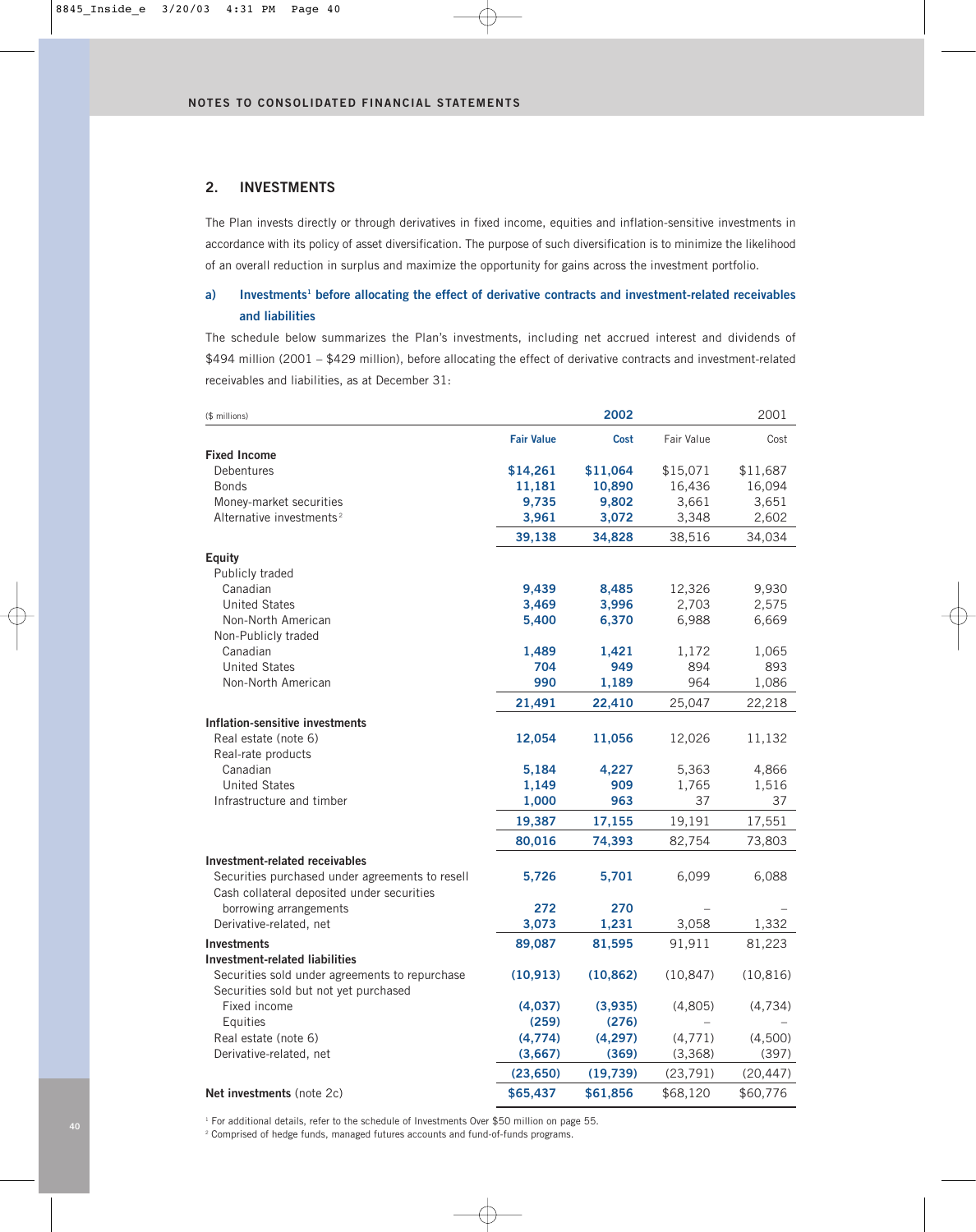**b) Derivative contracts** Derivative contracts are financial contracts, the value of which is derived from the value of underlying assets, commodities, indices, interest rates or currency rates. Derivative contracts are transacted either in the over-the-counter (OTC) market or on regulated exchanges. The Plan utilizes derivatives to manage its asset mix and foreign currencies exposure. Derivatives are also utilized in value added programs in a manner consistent with the Plan's investment objectives.

Notional amounts of derivative contracts represent the volume of outstanding transactions and do not represent the potential gain, loss or net exposure associated with the market or credit risk of such transactions. Rather, they serve as the basis upon which the returns from, and the fair value of, the contracts are determined.

The following schedule summarizes the notional amounts and fair value of the Plan's derivative contracts held as at December 31:

| (\$ millions)                           |                                                           |                 | 2002              |          | 2001                     |
|-----------------------------------------|-----------------------------------------------------------|-----------------|-------------------|----------|--------------------------|
|                                         |                                                           | <b>Notional</b> | <b>Fair Value</b> | Notional | Fair Value               |
| <b>Equity and Commodity Derivatives</b> |                                                           |                 |                   |          |                          |
| Swaps                                   |                                                           | \$15,261        | \$<br>(736)       | \$17,718 | \$<br>(811)              |
| <b>Futures</b>                          |                                                           | 2,535           | 24                | 1,006    | (2)                      |
| Options:                                |                                                           |                 |                   |          |                          |
| Listed                                  | - purchased                                               | 8               | 1                 | 105      | 11                       |
|                                         | - written                                                 | $\mathbf{1}$    | (2)               | 307      | (32)                     |
| <b>OTC</b>                              | - purchased                                               | 548             | 58                | 486      | 112                      |
|                                         | - written                                                 | 908             | (61)              | 666      | (164)                    |
|                                         |                                                           |                 | (716)             |          | (886)                    |
| <b>Interest Rate Derivatives</b>        |                                                           |                 |                   |          |                          |
| Swaps                                   |                                                           | 24,004          | (506)             | 20,971   | (732)                    |
| <b>Futures</b>                          |                                                           | 21,977          | (6)               | 55,656   | (13)                     |
| Options:                                |                                                           |                 |                   |          |                          |
| Listed                                  | - purchased                                               | 2,918           | 7                 | 1,393    | 1                        |
|                                         | - written                                                 | 3,733           | (6)               | 2,728    | (3)                      |
| <b>OTC</b>                              | - purchased                                               | 5,867           | 119               | 6,933    | 52                       |
|                                         | - written                                                 | 4,022           | (113)             | 5,076    | (45)                     |
|                                         |                                                           |                 | (505)             |          | (740)                    |
| <b>Currency Derivatives</b>             |                                                           |                 |                   |          |                          |
| Swaps                                   |                                                           | 510             | (43)              | 562      | (46)                     |
| Forwards                                |                                                           | 52,246          | (119)             | 47,164   | 216                      |
| Options:                                |                                                           |                 |                   |          |                          |
| <b>OTC</b>                              | - purchased                                               | 7,569           | 37                | 3,541    | 58                       |
|                                         | - written                                                 | 588             | (19)              | 3,207    | (37)                     |
|                                         |                                                           |                 | (144)             |          | 191                      |
| <b>Credit Derivatives</b>               |                                                           |                 |                   |          |                          |
| Credit default swaps                    | - purchased                                               | 338             | 51                | 37       | 35                       |
|                                         | - written                                                 | 405             | (4)               | 187      | (1)                      |
| Total return swaps                      |                                                           | 644             | (35)              | 652      | (15)                     |
|                                         |                                                           |                 | 12                |          | 19                       |
| <b>Other Derivatives</b>                |                                                           |                 |                   |          |                          |
| Volatility/variance swaps               |                                                           | 1,920           | (136)             | 905      | 3                        |
| Dividend swaps                          |                                                           | 107             | 1                 |          | $\overline{\phantom{0}}$ |
|                                         |                                                           |                 | (135)             |          | $\mathsf{3}$             |
|                                         |                                                           |                 | (1, 488)          |          | (1, 413)                 |
|                                         | Less: Net cash collateral paid under derivative contracts |                 | 894               |          | 1,103                    |
|                                         | Net fair value of derivative contracts                    |                 | \$<br>(594)       |          | \$<br>(310)              |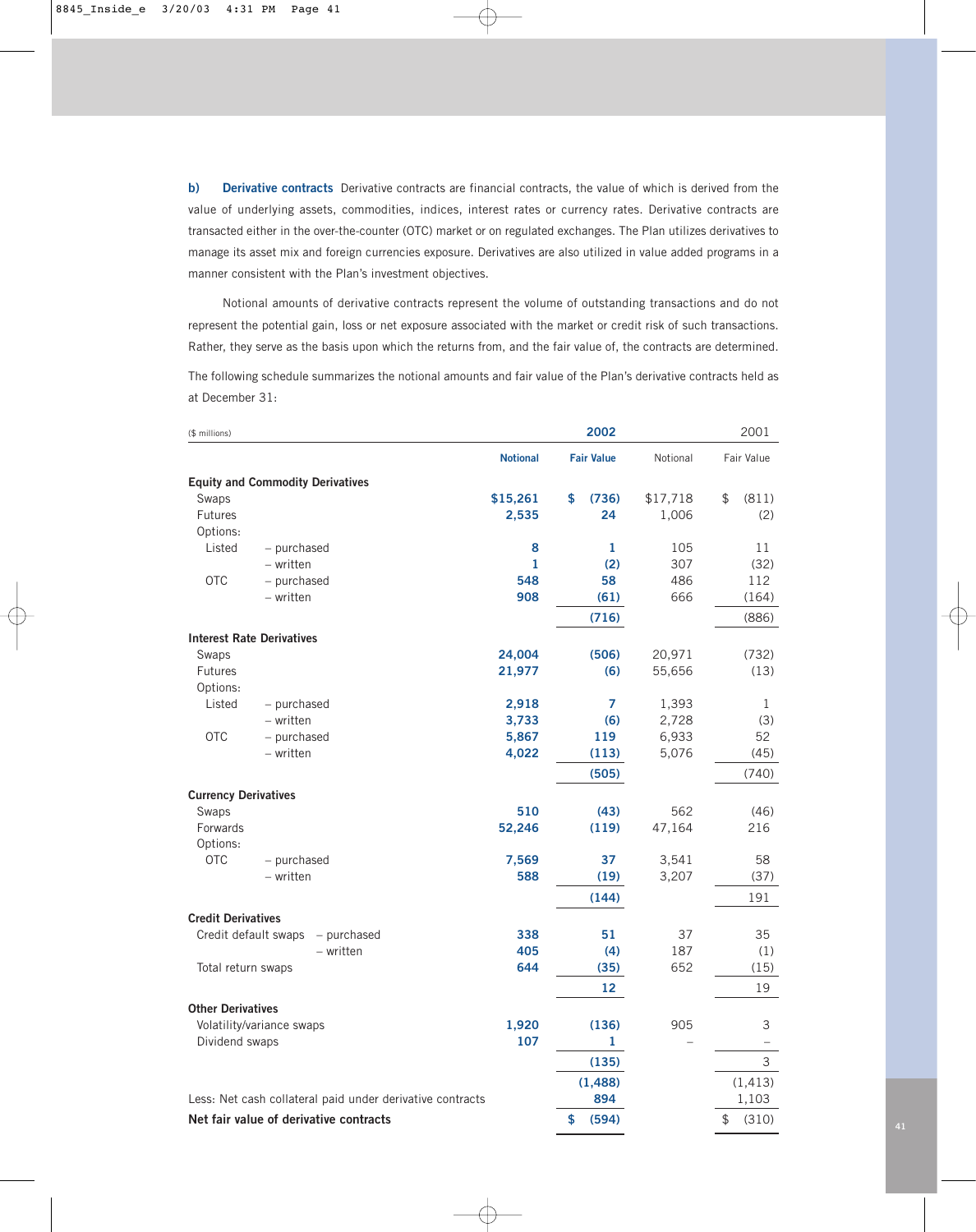The net fair value of derivative contracts as at December 31 on the previous page is represented by:

| (\$ millions)                                       | 2002    | 2001    |
|-----------------------------------------------------|---------|---------|
| Derivative-related receivables                      | \$3.062 | \$2.742 |
| Cash collateral paid under derivative contracts     | 968     | 1.126   |
| Derivative-related liabilities                      | (4.550) | (4.155) |
| Cash collateral received under derivative contracts | (74)    | (23)    |
|                                                     | (594)   | (310)   |

The derivative contracts on the previous page mature within one year except for the following, which have a weighted average maturity (in years) as follows:

|                                  |                 | 2002                |               | 2001                |
|----------------------------------|-----------------|---------------------|---------------|---------------------|
|                                  |                 | Weighted<br>Average |               | Weighted<br>Average |
|                                  | <b>Notional</b> | <b>Maturity</b>     | Notional      | Maturity            |
|                                  | (\$ millions)   | (years)             | (\$ millions) | (years)             |
| Equity and commodity derivatives |                 |                     |               |                     |
| Swaps                            | \$<br>824       | 1.5                 | \$1,638       | 1.7                 |
| OTC options                      |                 |                     | 42            | 2.2                 |
| Interest rate derivatives        |                 |                     |               |                     |
| Swaps                            | 20,122          | 8.0                 | 19,002        | 6.6                 |
| OTC options                      | 3,873           | 5.0                 | 4,591         | 3.1                 |
| <b>Currency derivatives</b>      |                 |                     |               |                     |
| Swaps                            | 434             | 5.0                 | 483           | 5.2                 |
| Forwards                         | 2,560           | 1.2                 | 1,638         | 1.4                 |
| <b>Credit derivatives</b>        |                 |                     |               |                     |
| Credit default swaps             | 661             | 3.3                 | 155           | 2.6                 |
| Total return swaps               | 643             | 4.6                 | 648           | 5.1                 |
| <b>Other derivatives</b>         |                 |                     |               |                     |
| Volatility/variance swaps        | 649             | 1.8                 | 536           | 2.6                 |
| Dividend swaps                   | 107             | 3.0                 |               |                     |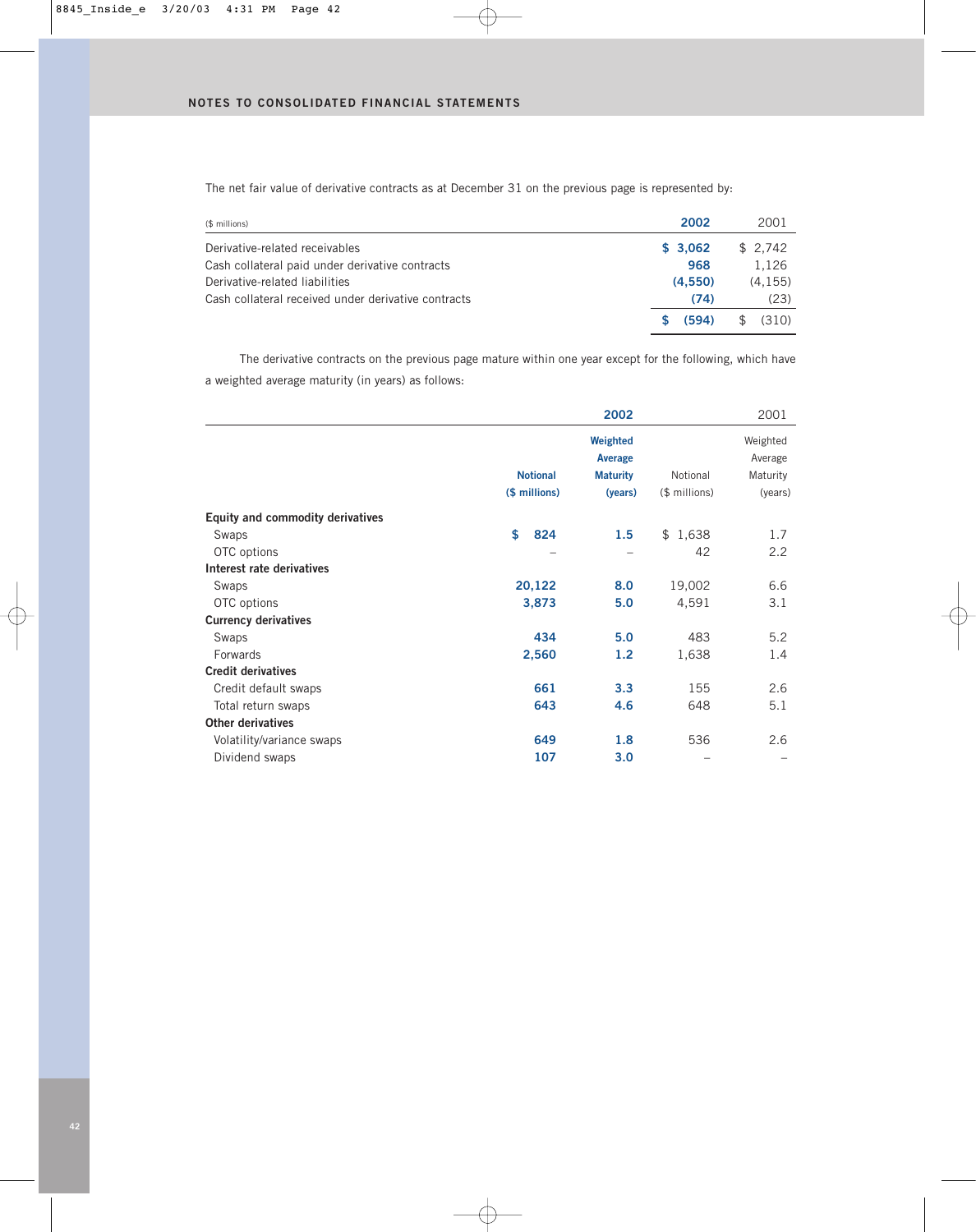**c) Investment asset mix** The Plan has a policy asset mix of approximately 50% equities, 20% fixed income and 30% inflation-sensitive investments. At December 31, 2001, the Plan's policy asset mix was approximately 60% equities, 10% fixed income and 30% inflation-sensitive investments.

The Plan's investments, after allocating the effect of derivative contracts and investment-related receivables and liabilities, as at December 31 are summarized below:

|                                                       |                      | 2002             |                      | 2001      |
|-------------------------------------------------------|----------------------|------------------|----------------------|-----------|
|                                                       | <b>Effective Net</b> |                  | <b>Effective Net</b> |           |
|                                                       | <b>Investments</b>   |                  | Investments          |           |
|                                                       | at Fair Value        | <b>Asset Mix</b> | at Fair Value        | Asset Mix |
|                                                       | (\$ millions)        | (% )             | (\$ millions)        | (% )      |
| <b>Fixed income</b>                                   |                      |                  |                      |           |
| <b>Bonds</b>                                          | \$13,800             | 21%              | \$7,562              | 11%       |
| Alternative investments and relative value strategies | 2,516                | 4                | 2,797                | 4         |
| Money market                                          | 1,853                | 3                | 1,066                | 2         |
| Debt on real estate properties (note 6)               | (4, 214)             | (7)              | (4,340)              | (6)       |
|                                                       | 13,955               | 21               | 7,085                | 11        |
| Equity                                                |                      |                  |                      |           |
| Canadian                                              | 13,430               | 21               | 17,062               | 25        |
| <b>United States</b>                                  | 6,657                | 10               | 10,514               | 15        |
| Non-North American                                    | 11,529               | 18               | 13,765               | 20        |
|                                                       | 31,616               | 49               | 41,341               | 60        |
| Inflation-sensitive investments                       |                      |                  |                      |           |
| Real estate, net (note 6)                             | 11,494               | 18               | 11,595               | 17        |
| Real-rate products                                    | 5,918                | 9                | 6,978                | 10        |
| Commodities                                           | 1,483                | $\overline{2}$   | 1,085                | 2         |
| Infrastructure and timber                             | 971                  | 1                | 36                   |           |
|                                                       | 19,866               | 30               | 19,694               | 29        |
| <b>Total net investments</b>                          | \$65,437             | 100%             | \$68,120             | 100%      |

**d) Interest rate risk** The value of the Plan's assets is affected by short-term changes in nominal interest rates and equity markets. Pension liabilities are exposed to long-term market interest rates as well as expectations for salary escalation.

The Plan's primary exposure is to a decline in the long-term real rate of return which may result in higher contribution rates required to meet pension obligations. As at December 31, 2002, holding the inflation and salary escalation assumptions constant, a 1% decrease in the assumed long-term real rates of return would result in an increase in the pension liabilities of approximately 14% (2001 – 13%).

After giving effect to the derivative contracts and investment-related receivables and liabilities discussed in note 2b, a 1% increase in nominal interest rates would result in a decline in the value of the fixed-income securities of 5.7% (2001 – 7.4%). Similarly, a 1% increase in real interest rates would result in a decline in the value of the real rate securities of 16% (2001 – 16%).

**e) Credit risk** At December 31, 2002, the Plan's most significant concentration of credit risk is with the Government of Canada and the Province of Ontario. This concentration relates primarily to the holding of \$13.2 billion of Government of Canada issued securities and \$14.3 billion of non-marketable Province of Ontario debentures, a receivable from the Province of \$1.3 billion and future provincial funding requirements of the Plan.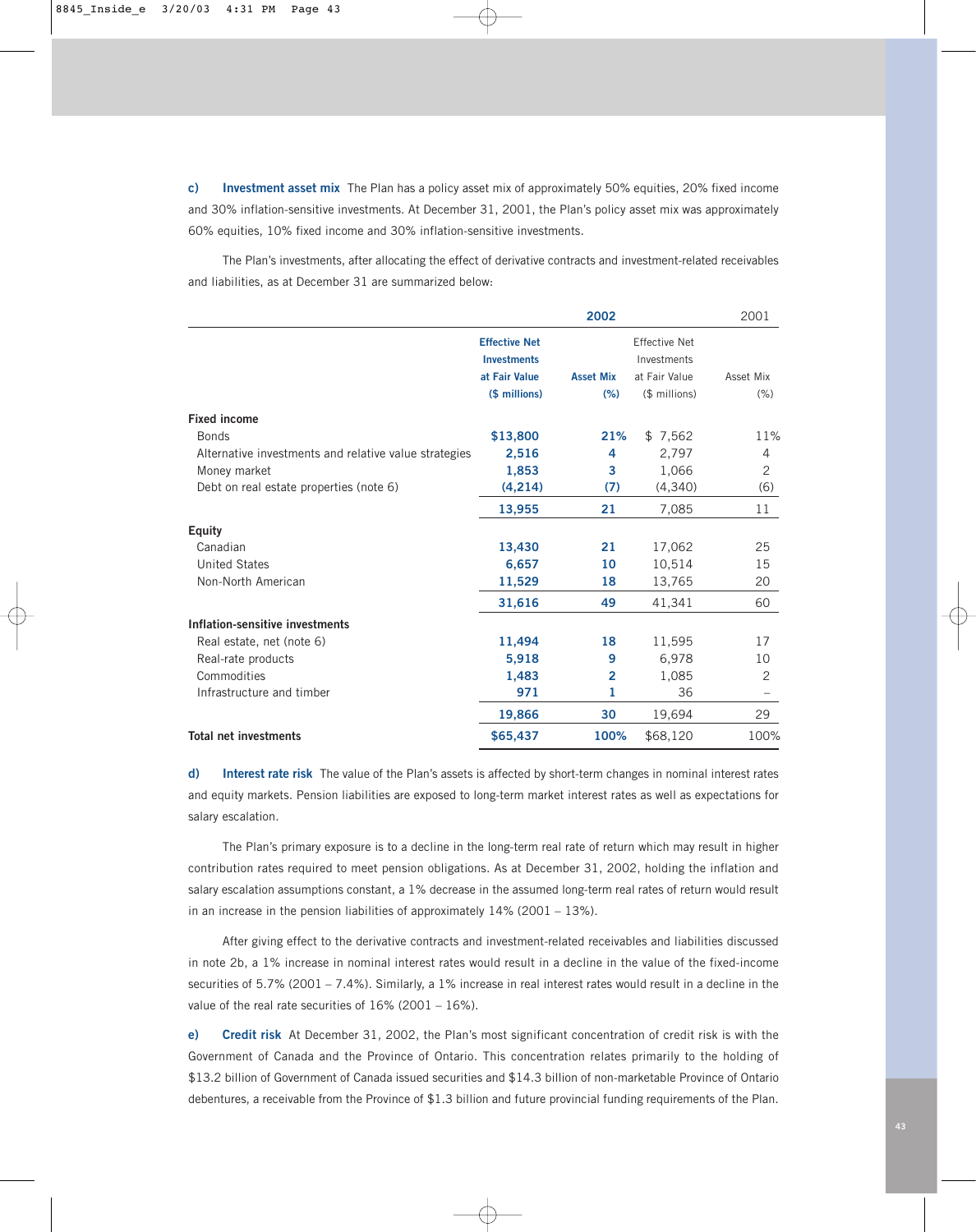The Plan limits derivative contract credit risk by dealing principally with counterparties that have a credit rating of A or higher, and by utilizing an internal credit-limit monitoring process, as well as through the use of credit mitigation techniques such as master netting arrangements (which provide for certain rights of offset) and obtaining collateral where appropriate.

**f) Foreign currency risk** Foreign currency exposure arises from the Plan's holdings of foreign currencydenominated investments and related derivative contracts.

As a component of its asset-mix policy, the Plan uses a currency overlay program to hedge approximately 50% of its foreign currency policy allocation to certain Non-North American equities. The Plan also takes trading positions in foreign currencies with the objective of adding value. The Plan's net foreign currency exposure in Canadian dollars after giving effect to the related policy hedge and trading positions, as at December 31, is as follows:

| (\$ millions)          |                 |                | 2002           |                 | 2001     |
|------------------------|-----------------|----------------|----------------|-----------------|----------|
|                        | <b>Policy</b>   | <b>Policy</b>  |                | <b>Net</b>      | Net      |
| Currency               | <b>Exposure</b> | <b>Hedge</b>   | <b>Trading</b> | <b>Exposure</b> | Exposure |
| United States dollar   | \$7,963         | \$<br>-        | (5, 224)<br>S  | \$2,739         | \$10,800 |
| Euro                   | 3,684           | (1,929)        | 2,445          | 4,200           | 4,256    |
| British Pound sterling | 2,828           | (1, 429)       | 298            | 1,697           | 1,469    |
| Japanese yen           | 2,590           | (1,303)        | (1,024)        | 263             | 173      |
| Swiss franc            | 912             | (475)          | 178            | 615             | 659      |
| Swedish krona          | 225             | (136)          | 206            | 295             | 230      |
| Other                  | 1,279           |                | 58             | 1,337           | 1,330    |
|                        | \$19,481        | (5,272)<br>\$. | (3,063)<br>S   | \$11,146        | \$18,917 |

**g) Securities lending** The Plan lends securities as a means of generating incremental income or supporting other investment strategies. As at December 31, 2002, the Plan's investments included loaned securities with a fair value of \$4,337 million (2001 – \$3,178 million). The fair value of securities collateral received in respect of these loans was \$4,513 million (2001 – \$3,301 million).

**h) Securities collateral** Securities with a fair value of \$644 million (2001 – \$350 million) have been deposited or pledged with various financial institutions as collateral or margin.

### **3. RECEIVABLE FROM THE PROVINCE OF ONTARIO**

The receivable from the Province consists of required matching contributions and interest thereon.

| (\$ millions)                                           | 2002                    | 2001 |
|---------------------------------------------------------|-------------------------|------|
| Contributions receivable<br>Accrued interest receivable | $$1.255$ $$1.217$<br>69 | 63   |
|                                                         | $$1,324$ $$1,280$       |      |

The receivable from the Province consists of \$677 million, which was received in January 2003, and \$647 million to be received in 2004.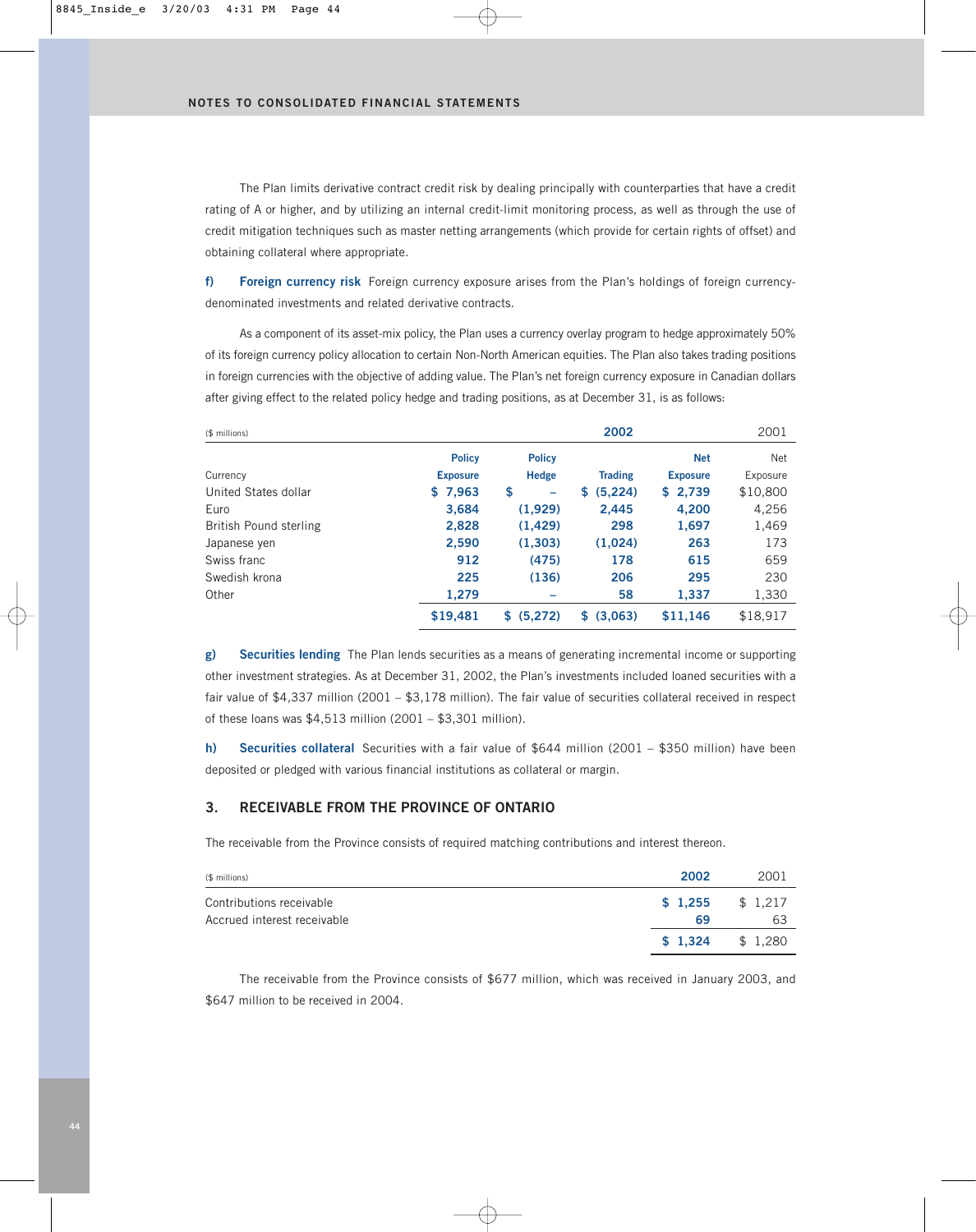### **4. ACTUARIAL ASSET VALUE ADJUSTMENT**

The actuarial value of net assets available for benefits is determined by reference to market trends consistent with assumptions underlying the valuation of accrued pension benefits. The adjustment represents an accumulated deferred net loss, being the unamortized difference between the actual and management's best estimate of return on the Plan's equity investments (including real estate, commodities, alternative investments, infrastructure and timber). Annual returns that are in excess of (gains) or below (losses) management's best estimate of returns are amortized over five years. The change in actuarial asset value adjustment for the year was \$6,671 million (2001 – \$7,314 million).

Fixed-income securities are valued at fair value on a basis consistent with the discount rate used to value the Plan's accrued pension benefits, and therefore do not give rise to the need for an adjustment to net assets.

|               | Unamortized<br>(gains)/losses |          |         | Unamortized (gains)/losses<br>to be recognized in |                                | Unamortized<br>(gains)/losses |
|---------------|-------------------------------|----------|---------|---------------------------------------------------|--------------------------------|-------------------------------|
| (\$ millions) | 2002                          | 2003     | 2004    | 2005                                              | 2006                           | 2001                          |
| 1998          | S                             | \$<br>-  | \$<br>- | \$<br>-                                           | \$<br>$\overline{\phantom{0}}$ | (258)<br>\$                   |
| 1999          | (1, 342)                      | (1, 342) |         |                                                   |                                | (2,684)                       |
| 2000          | 448                           | 224      | 224     |                                                   |                                | 671                           |
| 2001          | 3,933                         | 1,311    | 1,311   | 1,311                                             |                                | 5,244                         |
| 2002          | 6,605                         | 1,651    | 1,651   | 1,651                                             | 1,652                          |                               |
|               | \$9,644                       | \$1.844  | \$3.186 | \$2.962                                           | \$1,652                        | \$2,973                       |

The following schedule summarizes the composition of the actuarial asset value adjustment as at December 31:

### **5. ACCRUED PENSION BENEFITS**

**a) Actuarial assumptions** The actuarial assumptions used in determining the value of accrued pension benefits of \$73,665 million (2001 – \$65,431 million) reflect management's best estimate of future economic events and involve both economic and non-economic assumptions. The non-economic assumptions include considerations such as mortality, withdrawal rates and retirement rates. The primary economic assumptions include the discount rate, salary escalation rate and the inflation rate. The discount rate is set at the market rate, as at the valuation date, of debt obligations with characteristics similar to the Plan's liabilities. The inflation rate is the difference between the yield, as at the valuation date, on Government of Canada long-term nominal bonds and Government of Canada long-term real-return bonds. The salary escalation rate incorporates the inflation-rate assumption and long-term expectation of growth in real wages. A summary of the primary economic assumptions, as at December 31, is as follows:

|                        | 2002  | 2001  |
|------------------------|-------|-------|
| Discount rate          | 5.90% | 6.30% |
| Salary escalation rate | 3.05% | 2.90% |
| Inflation rate         | 2.05% | 1.90% |

The main economic assumptions were changed as a result of changes in capital markets during 2002. These changes resulted in a net increase in the value of accrued pension benefits of \$5,276 million (2001 – \$2,857 million decrease). In 2001, changes were made to the assumed post-retirement mortality rates to anticipate future improvements in mortality, the retirement rates and the contribution limit. These changes increased the value of accrued pension benefits by \$2,216 million, resulting in a net decrease in the value of accrued pension benefits of \$641 million.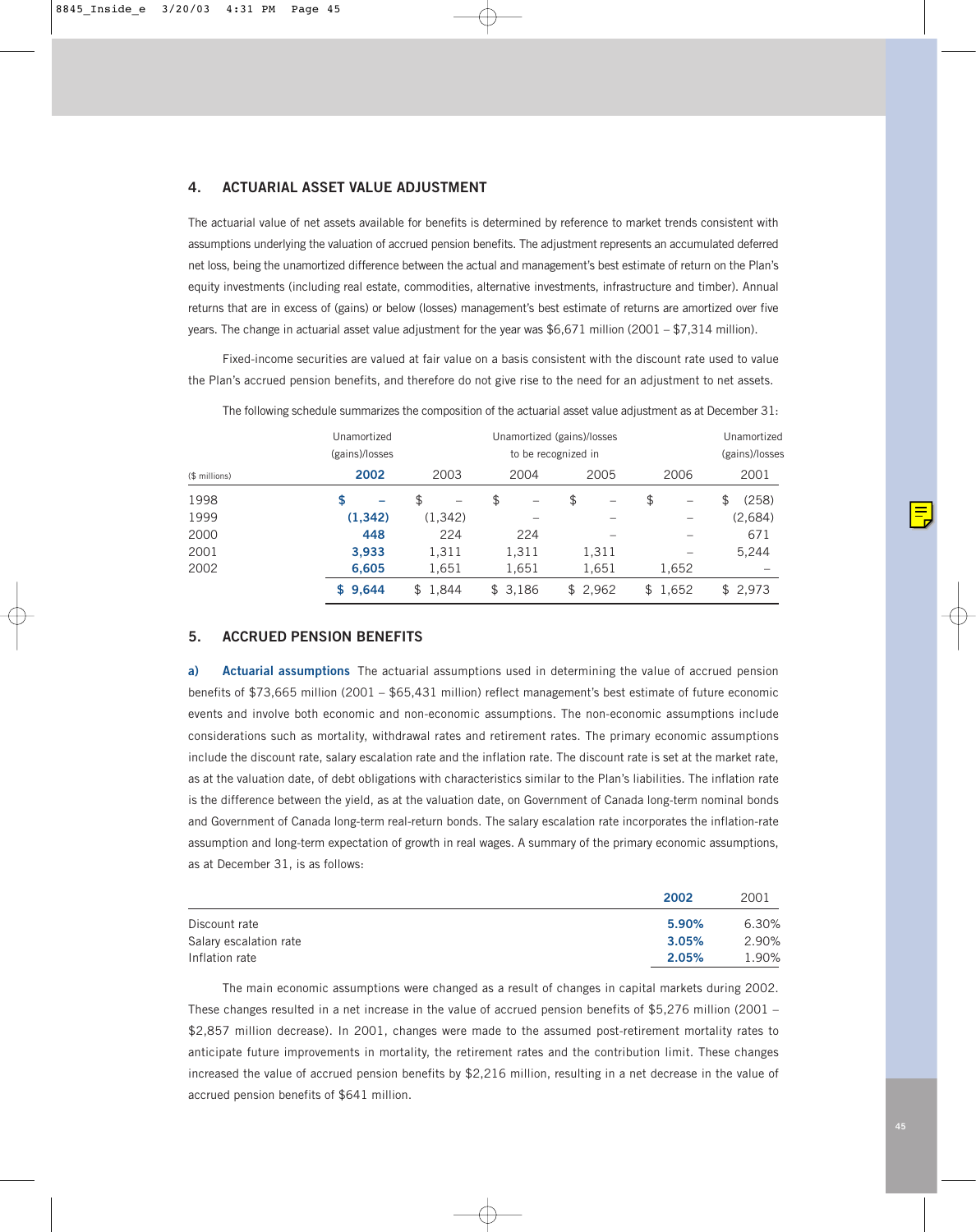**b) Plan provisions** No material amendments were made to the Plan in 2002. The Plan was amended effective April 1, 2001 by the Ontario Teachers' Federation to incorporate changes arising out of an agreement reached by the Partners on April 18, 1998. The main changes having a direct effect on the actuarial valuation of the Plan were the provision of a permanent 85 factor for unreduced early retirement, lowering the age for eligibility for a reduced retirement pension to 50 from 55 and a reduction in the offset for CPP benefits from 0.6% to 0.45% (which increases the benefit paid from 1.4% to 1.55% for compensation below the CPP earnings ceiling and 2% above). The 2001 Plan amendments resulted in a net increase in accrued pension benefits of \$4,692 million in 2001.

**c) Experience gains and losses** Experience losses of \$211 million (2001 – \$604 million) arose from differences between the actuarial assumptions and actual results.

### **6. INVESTMENT IN REAL ESTATE**

**a) Investment in real estate** The Plan's investment in real estate, which are comprised of real estate-related investments that are either owned or managed on behalf of the Plan by The Cadillac Fairview Corporation Limited, a wholly owned subsidiary company, as at December 31 is as follows:

| (\$ millions)                       |                   | 2002     |                   | 2001     |
|-------------------------------------|-------------------|----------|-------------------|----------|
|                                     | <b>Fair Value</b> | Cost     | <b>Fair Value</b> | Cost     |
| $\textsf{Assets}^1$                 |                   |          |                   |          |
| Real estate properties <sup>2</sup> | \$11,183          | \$10,212 | \$11,065          | \$10,217 |
| Investments                         | 641               | 600      | 663               | 617      |
| Other assets                        | 230               | 244      | 298               | 298      |
| Total assets                        | 12.054            | 11.056   | 12,026            | 11,132   |
| Liabilities                         |                   |          |                   |          |
| Debt on real estate properties      | 4,214             | 3.876    | 4.340             | 4,102    |
| Other liabilities                   | 560               | 421      | 431               | 398      |
| <b>Total liabilities</b>            | 4.774             | 4.297    | 4.771             | 4,500    |
| Net investment in real estate       | 7,280<br>S.       | \$6.759  | \$7.255           | \$6.632  |

<sup>1</sup> As at December 31, 2002, U.S. dollar assets have been hedged by way of a foreign currency forward contract for a notional amount of  $$2,826$  million with a fair value of  $$(18)$  million (2001 – nil).

<sup>2</sup> The Plan has entered into agreements to sell its interest in 13 shopping centres for proceeds of \$1,300 million.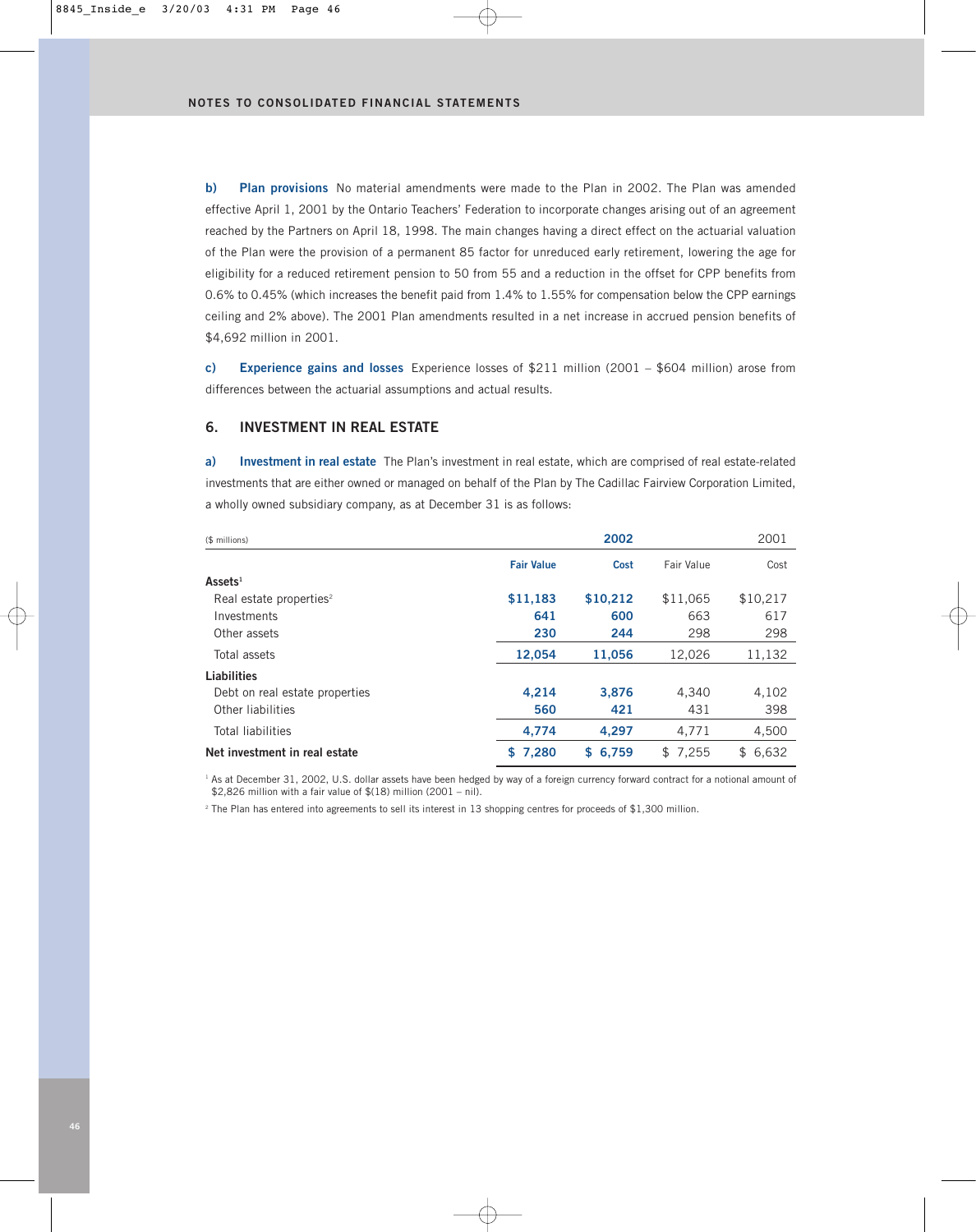| (\$ millions)             | 2002      | 2001      |
|---------------------------|-----------|-----------|
| <b>Revenue</b>            |           |           |
| Rental                    | \$1,692   | \$1,640   |
| Investment                | 12        | 4         |
|                           | 1,704     | 1,644     |
| ${\sf Expense}^1$         |           |           |
| Property operating        | 709       | 670       |
| Management                | 61        | 57        |
| Other                     | 17        | 20        |
|                           | 787       | 747       |
| Operating income (note 7) | 917       | 897       |
| Interest expense (note 7) | (289)     | (308)     |
|                           | 628       | 589       |
| Realized gain             | 64        | 24        |
| Unrealized (loss)/gain    | (102)     | 131       |
| Net real estate income    | \$<br>590 | \$<br>744 |

### **b) Real estate income** The Plan's real estate income for the year ended December 31, is as follows:

<sup>1</sup> Included in expenses are audit fees of \$1.2 million (2001 – \$1.5 million) paid to the auditors of the real estate portfolio.

## **7. INVESTMENT LOSS**

**a) Investment loss before allocating the effect of derivative contracts** Investment loss, before allocating the effect of derivative contracts and before allocating the realized and unrealized net losses, for the year ended December 31, is as follows:

| (\$ millions)                          | 2002      | 2001      |
|----------------------------------------|-----------|-----------|
| <b>Fixed income interest</b>           |           |           |
| Debentures                             | \$1,301   | \$1,349   |
| Money-market securities                | 98        | 165       |
| <b>Bonds</b>                           | 904       | 602       |
| Swap interest expense                  | (636)     | (1,025)   |
| Real estate interest expense (note 6b) | (289)     | (308)     |
|                                        | 1,378     | 783       |
| <b>Equity dividend income</b>          |           |           |
| Canadian equity                        | 249       | 267       |
| United States equity                   | 70        | 50        |
| Non-North American equity              | 353       | 289       |
|                                        | 672       | 606       |
| Inflation-sensitive investment income  |           |           |
| Real estate operating income (note 6b) | 917       | 897       |
| Real-rate products                     |           |           |
| Canadian                               | 186       | 202       |
| <b>United States</b>                   | 63        | 125       |
| Infrastructure and timber              | 48        |           |
|                                        | 1,214     | 1,224     |
|                                        | 3,264     | 2,613     |
| Net loss on investments <sup>1</sup>   | (4, 675)  | (4, 352)  |
| <b>Investment loss</b>                 | \$(1,411) | \$(1,739) |

 $1$  Includes unrealized net losses of \$3,176 million (2001 – \$3,418 million).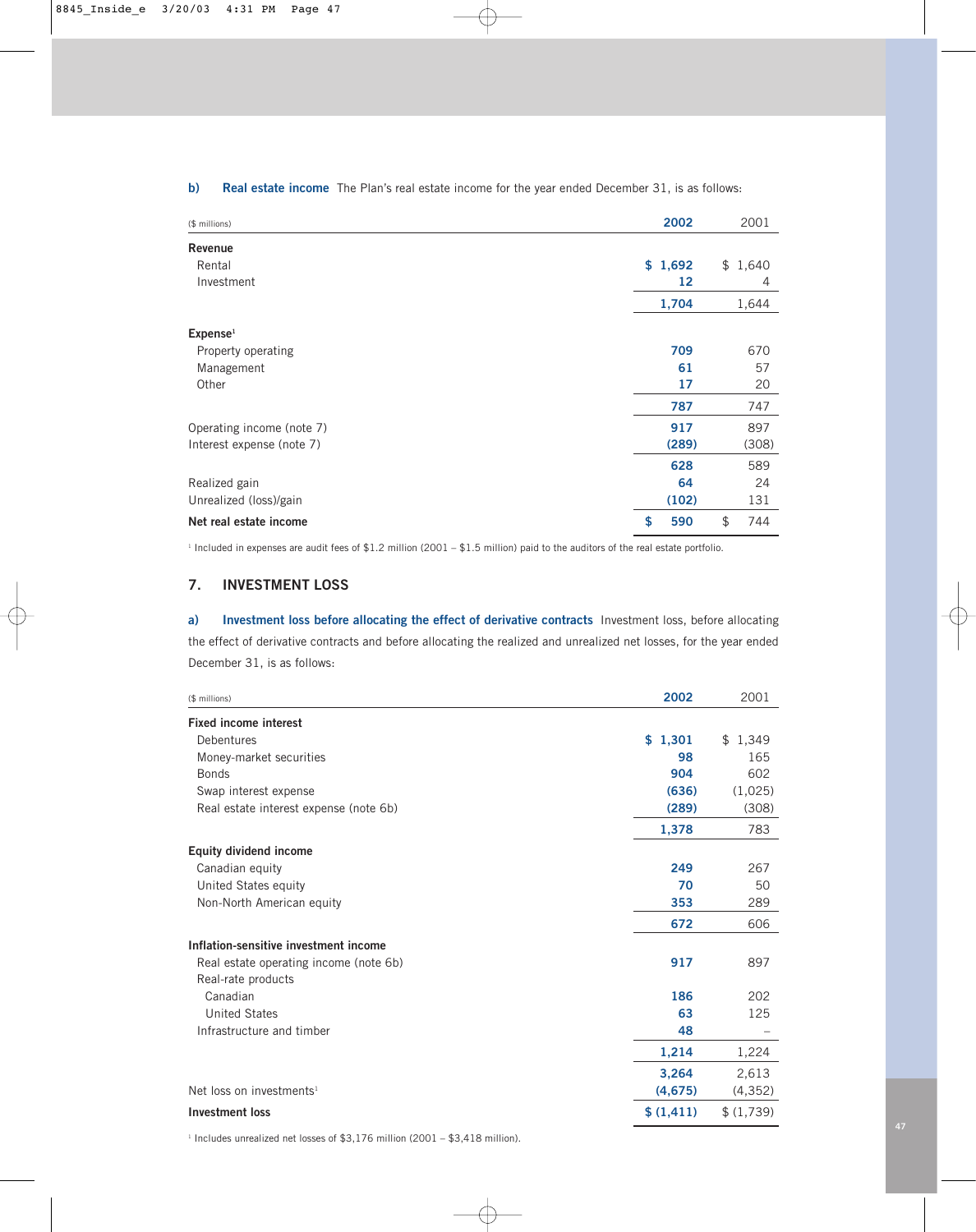**b) Investment loss** Investment (loss)/income by asset class, after allocating the effect of the derivative contracts and net (losses)/gains, including foreign currency gains of \$31 million (2001 – \$190 million loss), for the year ended December 31, is as follows:

| (\$ millions)                   | 2002      | 2001       |
|---------------------------------|-----------|------------|
| Fixed income                    | \$1,601   | 523<br>\$. |
| Canadian equity                 | (991)     | (799)      |
| United States equity            | (1,951)   | (624)      |
| Non-North American equity       | (2,571)   | (2,624)    |
| Inflation-sensitive investments | 2.501     | 1,785      |
|                                 | \$(1,411) | \$(1,739)  |

## **8. INVESTMENT RETURNS AND RELATED BENCHMARK RETURNS**

Investment returns and related benchmark returns by investment asset class for the year ended December 31 are as follows:

|                                 |                   | 2002              |            | 2001             |
|---------------------------------|-------------------|-------------------|------------|------------------|
|                                 |                   | <b>Investment</b> |            | Investment       |
|                                 | <b>Investment</b> | <b>Benchmark</b>  | Investment | <b>Benchmark</b> |
|                                 | <b>Returns</b>    | <b>Returns</b>    | Returns    | Returns          |
| $Fixed$ income <sup>1</sup>     | 8.6%              | 5.1%              | 10.1%      | 9.2%             |
| Canadian equity                 | (7.7)             | (12.4)            | (6.8)      | (12.6)           |
| United States equity            | (22.0)            | (22.7)            | (3.7)      | (6.5)            |
| Non-North American equity       | (16.0)            | (16.5)            | (13.1)     | (16.5)           |
| Inflation-sensitive investments | 13.2              | 12.0              | 4.9        | 2.1              |
| <b>Total Plan</b>               | (2.0)%            | (4.8)%            | $(2.3)\%$  | (5.3)%           |

<sup>1</sup> Includes our currency policy hedge, internal relative value strategies and alternative investments.

Investment returns have been calculated in accordance with the acceptable methods set forth by the Association for Investment Management and Research and the Pension Investment Association of Canada.

The Plan identifies benchmarks to evaluate the performance of the investment management process. The performance of each asset class is measured against a benchmark that simulates the results of the markets in which the managers invest, except for inflation-sensitive investments, which are generally measured against an inflation-related benchmark.

The total return of the Plan is measured against a Canadian dollar-denominated composite benchmark produced by aggregating Canadian dollar-equivalent returns from each of the policy asset class benchmarks, using the Plan's asset-mix policy weights. The total plan return incorporates the Plan's tactical asset allocation decisions and debt on real estate properties. In 2001, return on real estate debt was included in the inflation-sensitive asset class.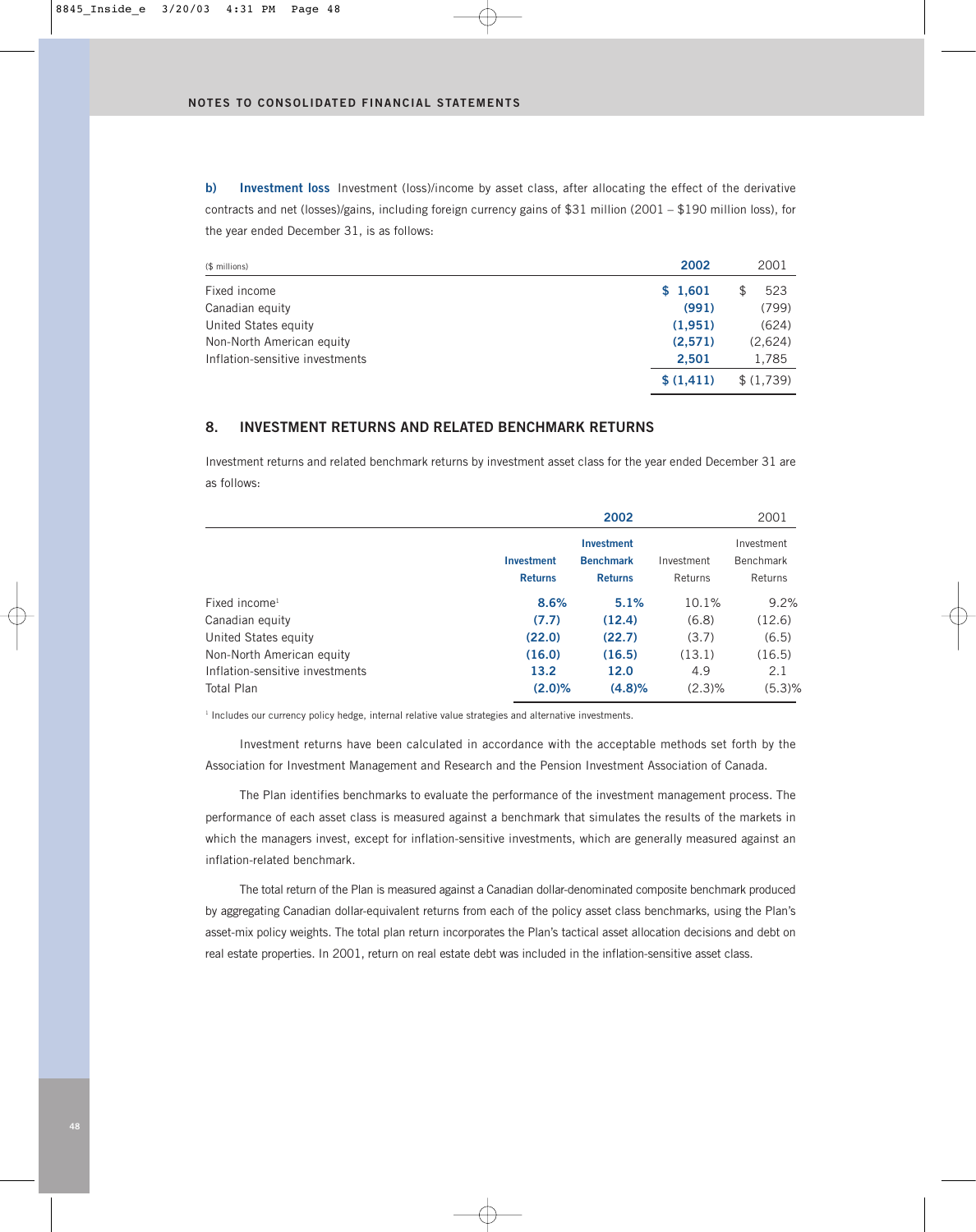### **9. FUNDING POLICY**

Statutory actuarial valuations are prepared periodically in accordance with the *Teachers' Pension Act* to determine the funding requirements of the Plan. Active members are currently required to contribute 7.3% of the portion of their salaries covered by the Canada Pension Plan and 8.9% of salaries above this level. Aggregate member contributions are matched by the Province and other employers.

The actuarial methods used to determine statutory pension liabilities are different from those used to calculate the amounts disclosed in these financial statements. The statutory valuations use an actuarial valuation method that is prescribed in the *Teachers' Pension Act,* which takes into account benefits to be earned and contributions to be made after the valuation date for members of the Plan as at the valuation date.

The last statutory valuation as at January 1, 2002 disclosed a funding surplus of \$1,872 million. At a minimum, statutory valuations of the Plan must be prepared every three years.

### **10. CONTRIBUTIONS**

| (\$ millions)                      | 2002      | 2001      |
|------------------------------------|-----------|-----------|
| <b>Members</b>                     |           |           |
| Current service                    | \$<br>643 | \$<br>613 |
| Optional credit                    | 21        | 15        |
|                                    | 664       | 628       |
| <b>Province of Ontario</b>         |           |           |
| Current service                    | 626       | 608       |
| Interest                           | 50        | 47        |
| Optional credit                    | 14        | 10        |
|                                    | 690       | 665       |
| Other employers                    | 11        | 10        |
| Transfers from other pension plans | 18        | 9         |
|                                    | 29        | 19        |
|                                    | \$1,383   | \$1,312   |

### **11. BENEFITS**

| (\$ millions)            | 2002    | 2001         |
|--------------------------|---------|--------------|
| Retirement pensions      | \$2,770 | \$2,468      |
| Death benefits           | 141     | 130          |
| Commuted value transfers | 104     | 412          |
| Disability pensions      | 33      | 31           |
| Refunds                  | 19      | 16           |
| Transfers to other plans | 9       | 23           |
|                          | \$3,076 | 3.080<br>\$. |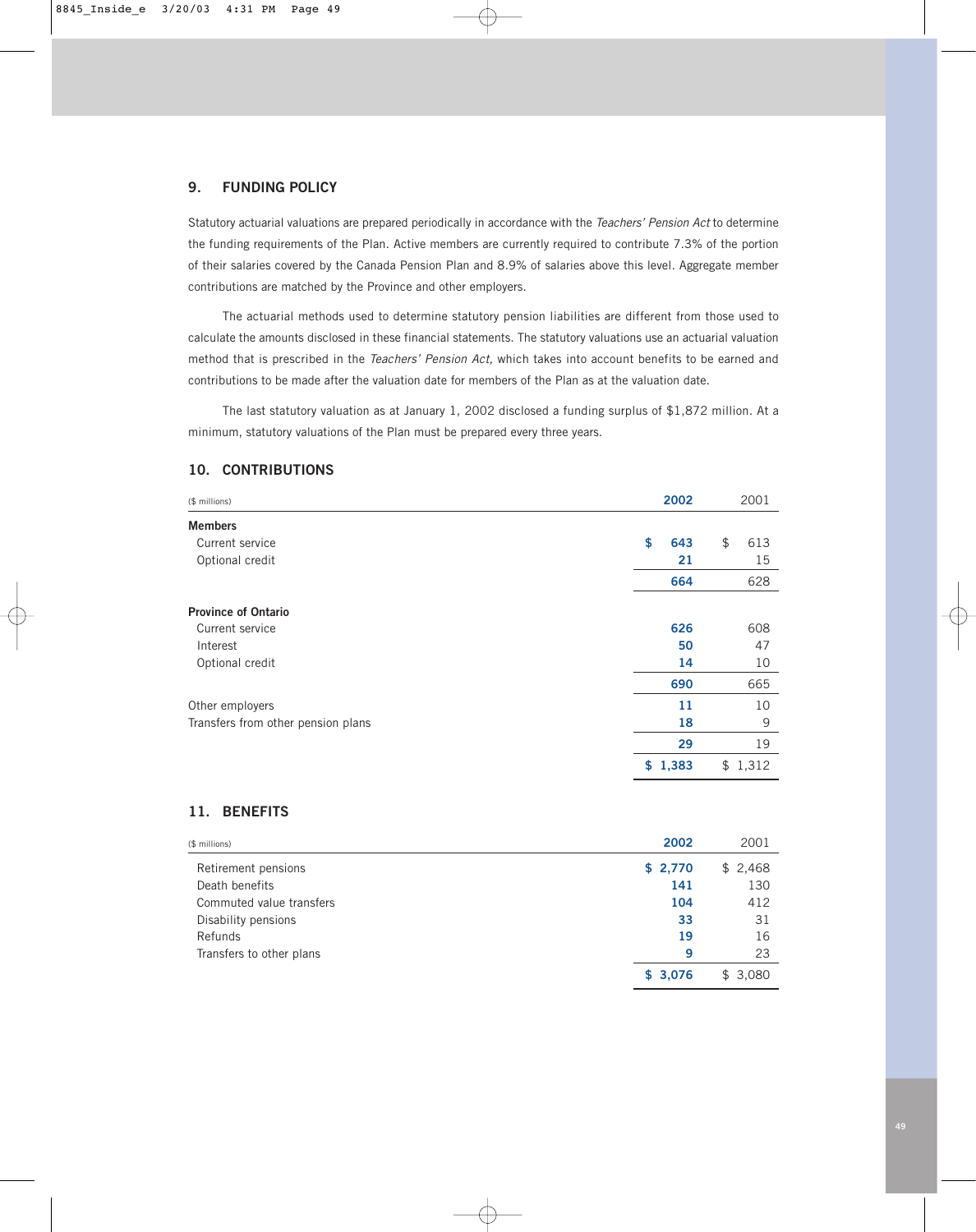### **12. ADMINISTRATIVE EXPENSES**

### **a) Investment expenses**

| (\$ millions)                                     |    | 2002  | 2001       |      |
|---------------------------------------------------|----|-------|------------|------|
| Salaries, incentives and benefits                 | \$ | 56.3  | 49.7<br>\$ |      |
| External investment management fees               |    | 16.4  |            | 43.8 |
| Premises and equipment                            |    | 9.1   |            | 8.1  |
| Custodial fees                                    |    | 6.9   |            | 6.3  |
| Professional and consulting services <sup>1</sup> |    | 9.6   |            | 5.6  |
| Information services                              |    | 6.0   |            | 5.0  |
| Communication and travel                          |    | 3.3   |            | 2.7  |
| Statutory audit fees                              |    | 0.5   |            | 0.5  |
| Other                                             |    | 1.1   |            | 1.1  |
| Recovery of Goods and Services Tax                |    | (3.8) |            |      |
|                                                   | S  | 105.4 | 122.8      |      |

<sup>1</sup> Included in professional and consulting services are other audit related fees of \$0.1 million (2001 – \$0.1 million) and non-audit related fees of \$0.1 million (2001 – nil) that were paid to the auditors of the Plan.

### **b) Member Services expenses**

| (\$ millions)                        |   | 2002  |     | 2001 |
|--------------------------------------|---|-------|-----|------|
| Salaries, incentives and benefits    | S | 21.2  | \$. | 23.0 |
| Premises and equipment               |   | 8.5   |     | 7.1  |
| Professional and consulting services |   | 1.7   |     | 1.9  |
| Communication and travel             |   | 1.7   |     | 1.9  |
| Board and committee remuneration     |   | 0.3   |     | 0.3  |
| Statutory audit fees                 |   | 0.2   |     | 0.2  |
| Other                                |   | 0.9   |     | 0.7  |
| Recovery of Goods and Services Tax   |   | (1.0) |     |      |
|                                      |   | 33.5  | £   | 35.1 |

**c) Remuneration of the board and committee members** In 2002 each Board member received an annual retainer of \$6,000, plus \$6,000 as a member of the Investment Committee. The Board Chair received an additional retainer of \$12,500 and the Chairs of the Investment, Audit & Actuarial and Governance Committees received additional retainers of \$3,000 each.

Fees for all Board and committee meetings and other eligible meetings attended are \$500. Board meeting fees are typically combined with Investment Committee fees at \$1,000 per day. The Chair of the Benefits Adjudication Committee receives an additional fee of \$500 for each Benefits Adjudication hearing or committee meeting attended, to a maximum of six per annum.

Directors receive no additional benefits other than normal expenses for travel, meals and accommodation, as required.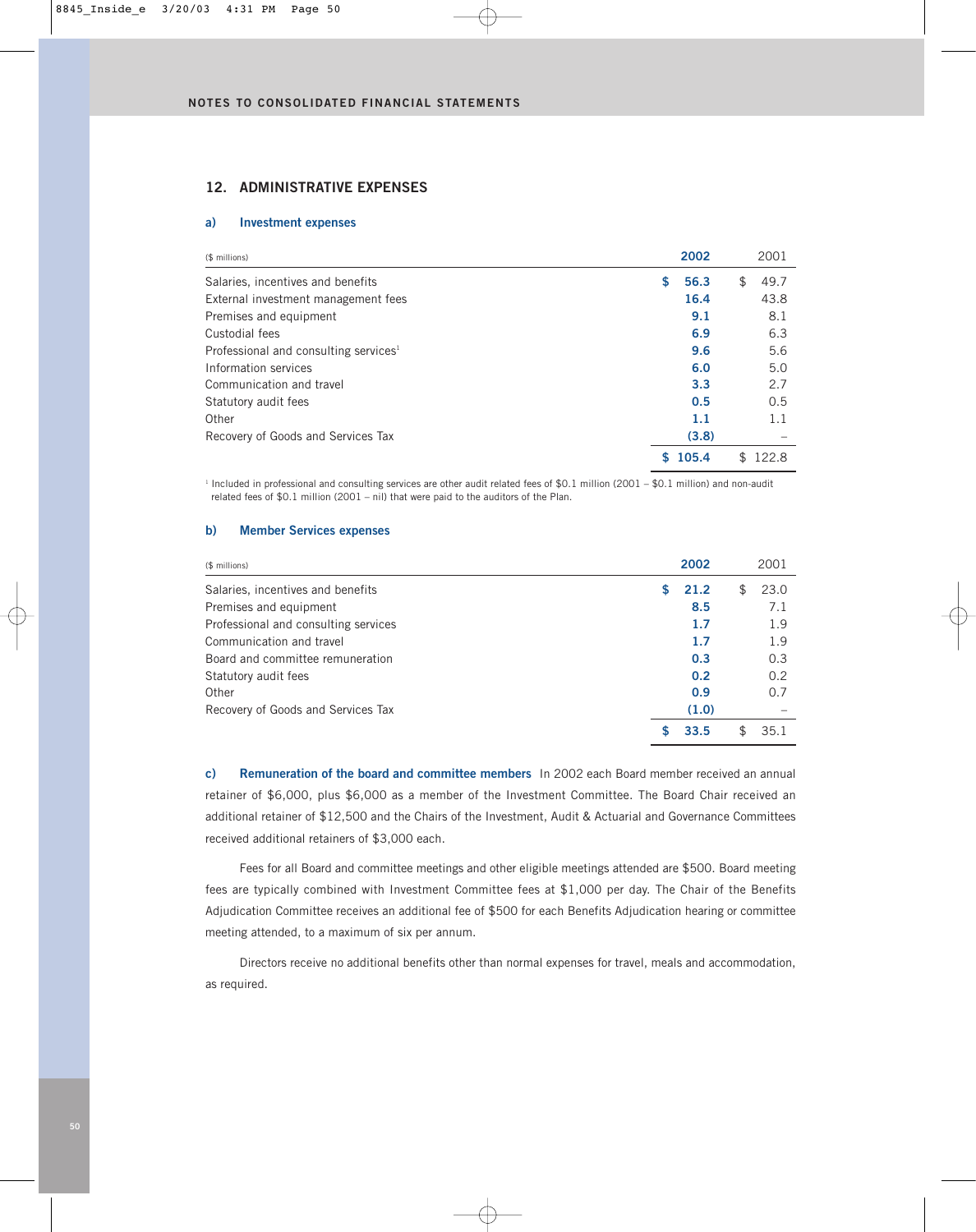**d) Executive compensation** The compensation table represents disclosure of base salary, annual bonus, longterm incentives and other compensation earned in 2000, 2001 and 2002 by the Chief Executive Officer and the four other most highly compensated executives, excluding subsidiary companies.

| Name and                     |      | <b>Base</b>   | Annual             | Long-term                   | <b>Group Term</b> | Other                 |
|------------------------------|------|---------------|--------------------|-----------------------------|-------------------|-----------------------|
| <b>Principal Position</b>    | Year | <b>Salary</b> | Bonus <sup>1</sup> | Incentive Plan <sup>2</sup> | Life Insurance    | Compensation          |
| <b>Claude Lamoureux</b>      | 2002 | \$422,000     | \$567,600          | \$973,400                   | 885<br>\$         | $$9,620$ <sup>3</sup> |
| President and CEO            | 2001 | 410,769       | 543,400            | 957,400                     | 1,017             | 9,600                 |
|                              | 2000 | 389,169       | 504,500            | 790,100                     | 1,119             | 9,600                 |
| <b>Robert Bertram</b>        | 2002 | 326,115       | 624,000            | 618,100                     | 684               | 14,323 <sup>4</sup>   |
| Executive VP                 | 2001 | 316,538       | 554,600            | 876,200                     | 784               | 14,125                |
| Investments                  | 2000 | 302,800       | 404,000            | 627,000                     | 870               | 13,962                |
| Leo de Bever                 | 2002 | 220,900       | 444,200            | 417,600                     | 463               | $4,271$ <sup>5</sup>  |
| Senior VP, Research          | 2001 | 215,308       | 425,100            | 560,300                     | 533               |                       |
| and Economics                | 2000 | 193,523       | 280,900            | 318,300                     | 533               |                       |
| <b>Neil Petroff</b>          | 2002 | 220,299       | 434,100            | 364,900                     | 462               |                       |
| Senior VP, Int'l Equity      | 2001 | 214,846       | 419,600            | 629,400                     | 532               |                       |
| Indices, Fixed Income & 2000 |      | 196,130       | 338,500            | 451,900                     | 561               |                       |
| Alternative Investments      |      |               |                    |                             |                   |                       |
| <b>Morgan McCague</b>        | 2002 | 212,769       | 398,400            | 393,500                     | 446               |                       |
| Senior VP, Quantitative      | 2001 | 206,154       | 391,000            | 565,000                     | 510               | 4,000 <sup>5</sup>    |
| Investments                  | 2000 | 186,384       | 323,800            | 460,000                     | 533               |                       |

<sup>1</sup> Bonuses for investment professionals are based on a combination of total fund, asset class, and individual performance, measured in dollars of value added above benchmarks. Performance versus benchmark is measured over four annual performance periods. Bonuses for other executive staff are based on achievement of annual corporate and divisional objectives.

<sup>2</sup> The program is based on four-year performance periods. Initial grants are adjusted by the four-year total fund rate of return and by a performance multiplier, based on total fund and asset class dollar value added over a composite benchmark.

<sup>3</sup> Automobile allowance.

<sup>4</sup> Includes an automobile allowance of \$8,000 per annum plus unused vacation cashout.

<sup>5</sup> Unused vacation cashout.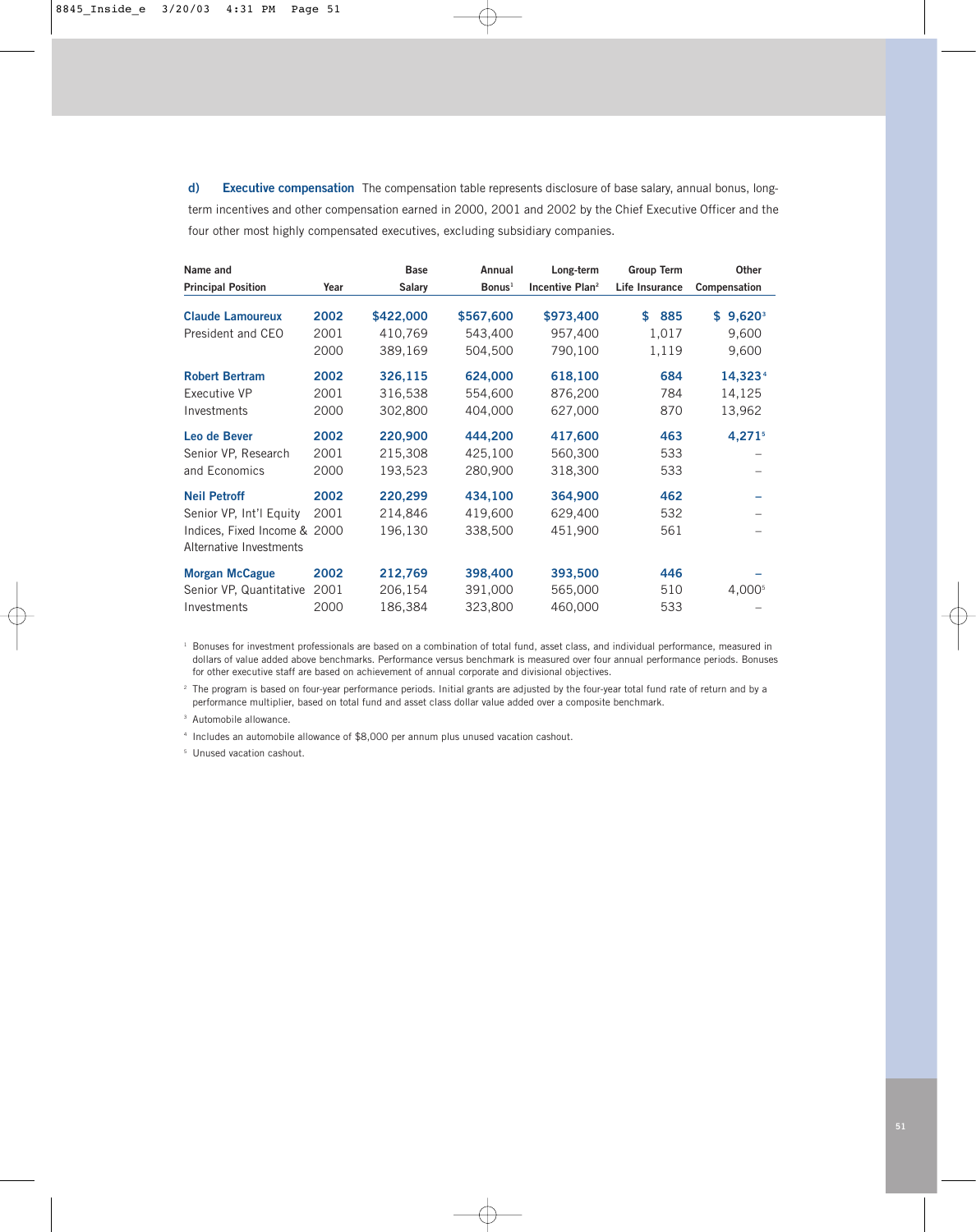**e) Retirement Benefits** Executive employees of the Ontario Teachers' Pension Plan participate in the Public Service Pension Plan (PSPP) and the Public Service Supplementary Benefits Account (SBA). These plans combined provide indexed pension benefits equal to 2% of the executive's best five-year average annual base salary for each year of service, less a Canada Pension Plan integration formula. Benefits under these combined plans are capped by the base salary reached at the maximum pension contribution permitted under the *Income Tax Act (Canada)* regulations. Benefits provided under the PSPP and SBA, combined, are summarized in the chart below:

|                                     | <b>Years in Service</b> |          |          |          |  |  |  |
|-------------------------------------|-------------------------|----------|----------|----------|--|--|--|
| <b>Average Pensionable Earnings</b> | 15                      | 20       | 25       | 30       |  |  |  |
| \$150,000                           | \$40,975                | \$54,633 | \$68,292 | \$81,950 |  |  |  |
| 200,000                             | 55.975                  | 74,633   | 93,292   | 111,950  |  |  |  |
| 250,000                             | 70.975                  | 94,633   | 118,292  | 141,950  |  |  |  |
| 278.557                             | 79.542                  | 106.056  | 132.570  | 159,084  |  |  |  |
| 300,000                             | 79.542                  | 106.056  | 132,570  | 159,084  |  |  |  |
| 350,000                             | 79.542                  | 106.056  | 132,570  | 159,084  |  |  |  |
|                                     |                         |          |          |          |  |  |  |

Executives earning 2002 annual salaries in excess of \$278,557 also participate in a non-registered, unfunded Supplemental Employee Retirement Plan (SERP). This plan provides non-indexed retirement benefits equal to 2% of the executive's best three-year average annual salary for each year of service, less the initial annual pension to which the executive is entitled under the combined PSPP and SBA.

For executives at the Executive Vice-President level and above, average annual salary includes a percentage of annual incentive, building at 20% per year to 100%, after 2003.

For executives at the Senior Vice-President level, having attained the age of 55, average annual salary includes a percentage of annual incentive, building at 10% per year to 50%, after 2003.

The total cumulative future liability for the SERP plan accrued at December 31, 2002 was \$3.1 million.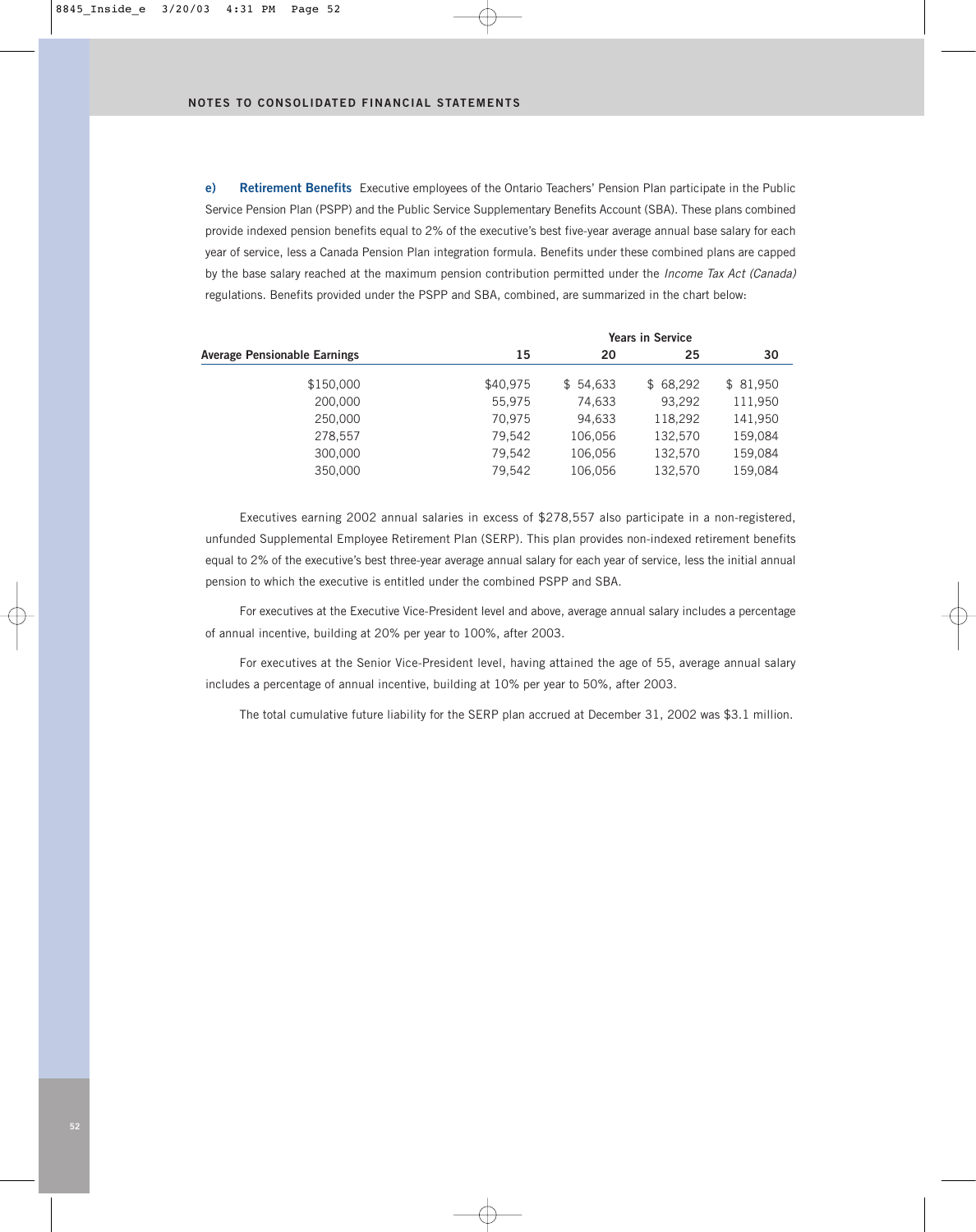### **13. RETIREMENT COMPENSATION ARRANGEMENT**

The Retirement Compensation Arrangement (RCA) was established pursuant to an agreement between the Province of Ontario and the Ontario Teachers' Federation (the co-sponsors). It provides to the members of the Plan certain benefits that would have been provided under the Registered Pension Plan, but for amendments made to the *Income Tax Act (Canada)* and its Regulations that restrict benefits that may be provided under a registered plan for periods of service after 1991.

The RCA is administered under a trust separate from the assets of the Registered Pension Plan. The Board has been appointed by the co-sponsors to act as the trustee of the RCA.

Because the RCA is a separate trust, the net assets available for benefits and the value of accrued benefits and deficiency, referred to below, have not been included in the accompanying financial statements of the Registered Pension Plan.

The RCA is funded on a pay-as-you-go basis from a portion of the contributions made to the Board by teachers, the Province of Ontario and designated private schools and organizations. The portion is based on a rate determined periodically by the Board's independent actuary in a manner that is expected to be sufficient to pay the benefits over the next 12 months. Due to the funding policy adopted by the co-sponsors, the assets will continue to be substantially less than the liabilities.

In addition, because it is difficult to predict the benefits expected to be paid over the next 12 months, it may be possible that assets may be insufficient to pay the benefits. In such a case, the payment of benefits will be temporarily suspended and contributions raised in order to fund the payments that are due under the RCA.

| (\$ thousands)                                                                      | 2002                 |    | 2001           |  |
|-------------------------------------------------------------------------------------|----------------------|----|----------------|--|
| Statement of Net Assets Available for Benefits and Accrued Benefits and Deficiency: |                      |    |                |  |
| Net assets available for benefits                                                   |                      |    |                |  |
| Assets<br>Liabilities                                                               | \$<br>2,695<br>(546) | \$ | 2,383<br>(320) |  |
|                                                                                     | \$<br>2,149          | \$ | 2,063          |  |
| <b>Accrued benefits and deficiency</b>                                              |                      |    |                |  |
| Accrued benefits                                                                    | \$474,670            |    | \$361,480      |  |
| Deficiency                                                                          | (472, 521)           |    | (359, 417)     |  |
|                                                                                     | \$<br>2,149          | \$ | 2,063          |  |
| Statement of Changes in Net Assets Available for Benefits:                          |                      |    |                |  |
| Contributions                                                                       | \$<br>1,422          | \$ | 1,363          |  |
| Investment income/(loss)                                                            | 5                    |    | (11)           |  |
|                                                                                     | 1,427                |    | 1,352          |  |
| Benefits paid                                                                       | 1,238                |    | 1,021          |  |
| Expenses                                                                            | 103                  |    | 60             |  |
|                                                                                     | 1,341                |    | 1,081          |  |
| Increase in net assets                                                              | \$<br>86             | \$ | 271            |  |

A summary of the financial statements for the RCA as at December 31 is as follows: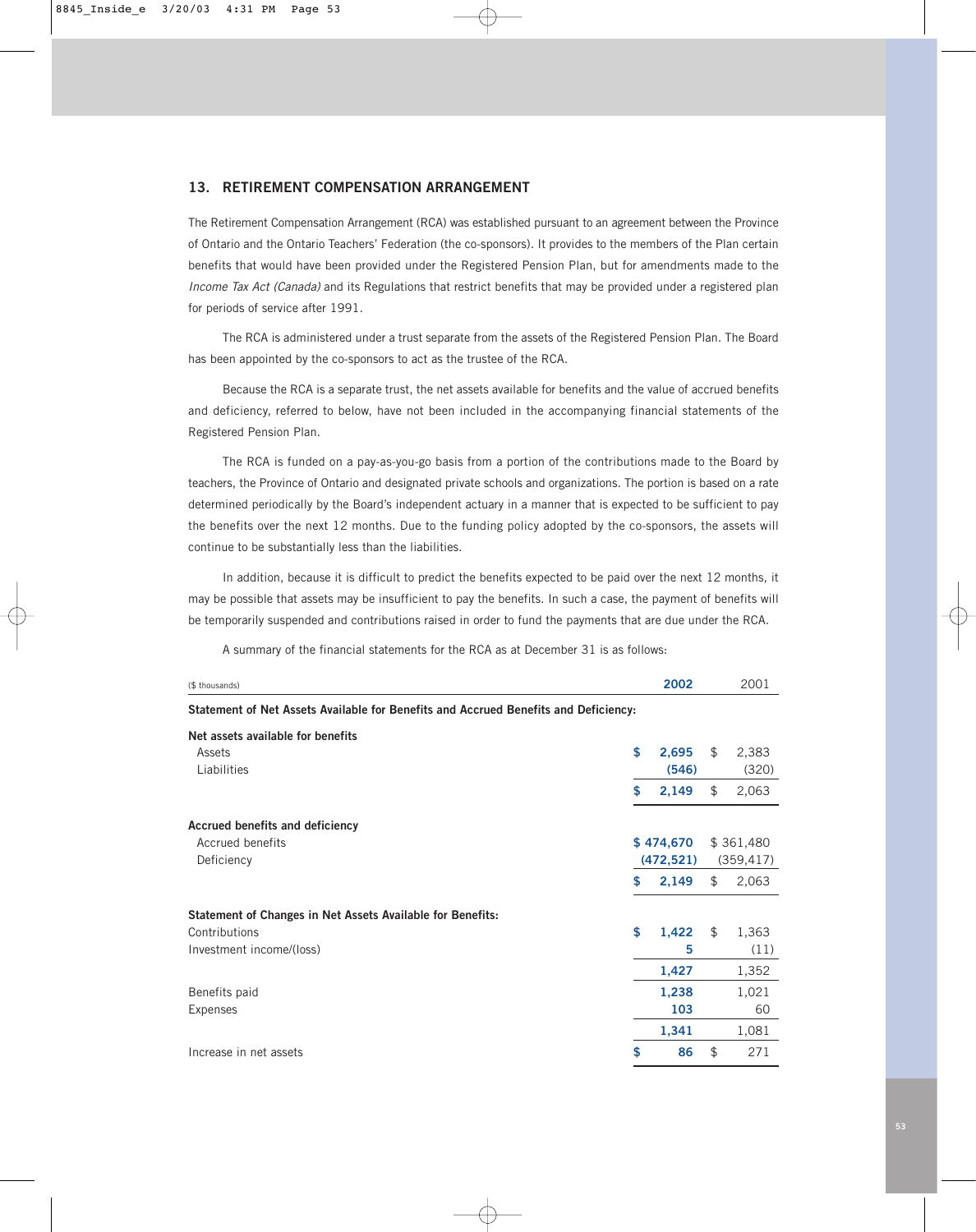The actuarial assumptions used in determining the value of accrued benefits are consistent with the assumptions used in the Plan except that the assumed discount rate has been adjusted to reflect the impact of the 50% refundable tax under the RCA.

The estimate of the value of accrued benefits is highly sensitive to salary increases, both actual and assumed. Any changes to the salary assumptions will have a significant impact on the liabilities for future benefits. In addition, significant uncertainty exists in projecting the liabilities of the RCA due to changes in the number of future participants as well as changes to the income tax regulations relating to pensions.

### **14. COMMITMENTS**

The Plan has committed to enter into investment transactions, which may be funded over the next several years in accordance with the terms and conditions agreed to. As at December 31, 2002, these potential commitments totalled \$5,047 million (2001 – \$4,564 million).

### **15. SUBSEQUENT EVENT**

On February 11, 2003, the Plan signed an agreement with the shareholders of Maple Leaf Sports and Entertainment Ltd. (MLSE) to increase its equity interest in MLSE from 49% to 58% through the conversion of its existing shareholder advances and the exercise of warrants attached to its existing common equity interest.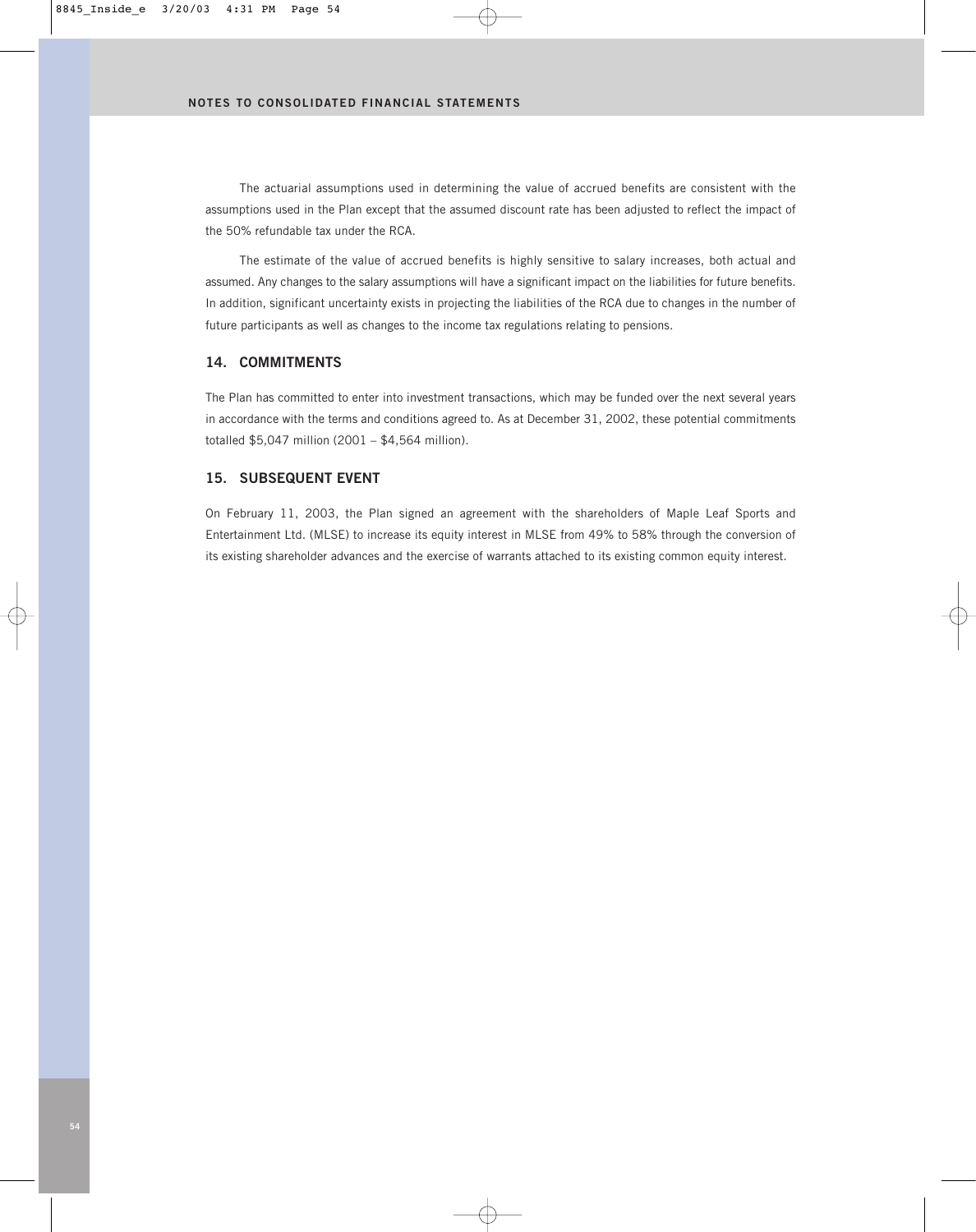# **INVESTMENTS OVER \$50 MILLION**

### as at December 31, 2002

# **Fixed Income**

| (\$ millions)                                             | <b>Maturity</b> | Coupon (%)     | <b>Fair Value</b> | Cost      |
|-----------------------------------------------------------|-----------------|----------------|-------------------|-----------|
| Government of Canada bonds                                | 2003-2033       | 3.50-12.75     | \$7,082           | \$7,040   |
| Securities purchased under agreements to resell 2003-2003 |                 | $0.15 - 3.04$  | 5,725             | 5,701     |
| Canadian corporate bonds                                  | 2003-2085       | $0.00 - 12.50$ | 3,355             | 3,226     |
| Canadian treasury bills                                   | 2003-2003       | $0.00 - 2.78$  | 2,458             | 2,453     |
| International corporate bonds                             | 2003-2013       | $0.00 - 10.00$ | 1,142             | 1,117     |
| Commercial paper                                          | 2003-2003       | $2.77 - 3.00$  | 954               | 952       |
| Provincial bonds                                          | 2003-2016       | 4.88-8.75      | 808               | 799       |
| Discount instruments                                      | 2003-2003       | $2.8 - 2.96$   | 226               | 224       |
| Term deposits                                             | 2003-2003       | $2.50 - 2.73$  | 96                | 96        |
| Securities sold under agreements to repurchase            | 2003-2003       | $0.85 - 3.10$  | (10.913)          | (10, 862) |

# **Inflation-Sensitive Investments**

| (\$ millions)                        | <b>Maturity</b> | Coupon (%)    | <b>Fair Value</b> | Cost    |
|--------------------------------------|-----------------|---------------|-------------------|---------|
| Inflation Indexed Notes              | 2026-2029       | 3.88-4.25     | \$2,379           | \$2,018 |
| Real-return Canada bonds             | 2003-2031       | $0.00 - 4.25$ | 2.189             | 1,749   |
| Real-return Canadian Corporate bonds | 2016-2039       | $5.29 - 5.33$ | 895               | 595     |
| Real-return Province of Quebec bonds | 2026-2026       | $4.50 - 4.50$ | 321               | 264     |
| United States TIPS                   | 2009-2028       | $3.63 - 3.88$ | 279               | 260     |
| Index-linked mortgages               | 2018-2040       | $4.63 - 5.55$ | 272               | 249     |

# **Province of Ontario Debentures**

| (\$ millions)                   |                |                   |          |
|---------------------------------|----------------|-------------------|----------|
| <b>Maturity Date</b>            | Coupon (%)     | <b>Fair Value</b> | Cost     |
| 2003-2007                       | $9.82 - 15.38$ | \$6,812           | \$5,573  |
| 2008-2012                       | 10.11-15.38    | 7,117             | 5,159    |
| Total debentures net of accrued |                | 13.929            | 10,732   |
| Accrued interest                |                | 332               | 332      |
| Total                           |                | \$14,261          | \$11,064 |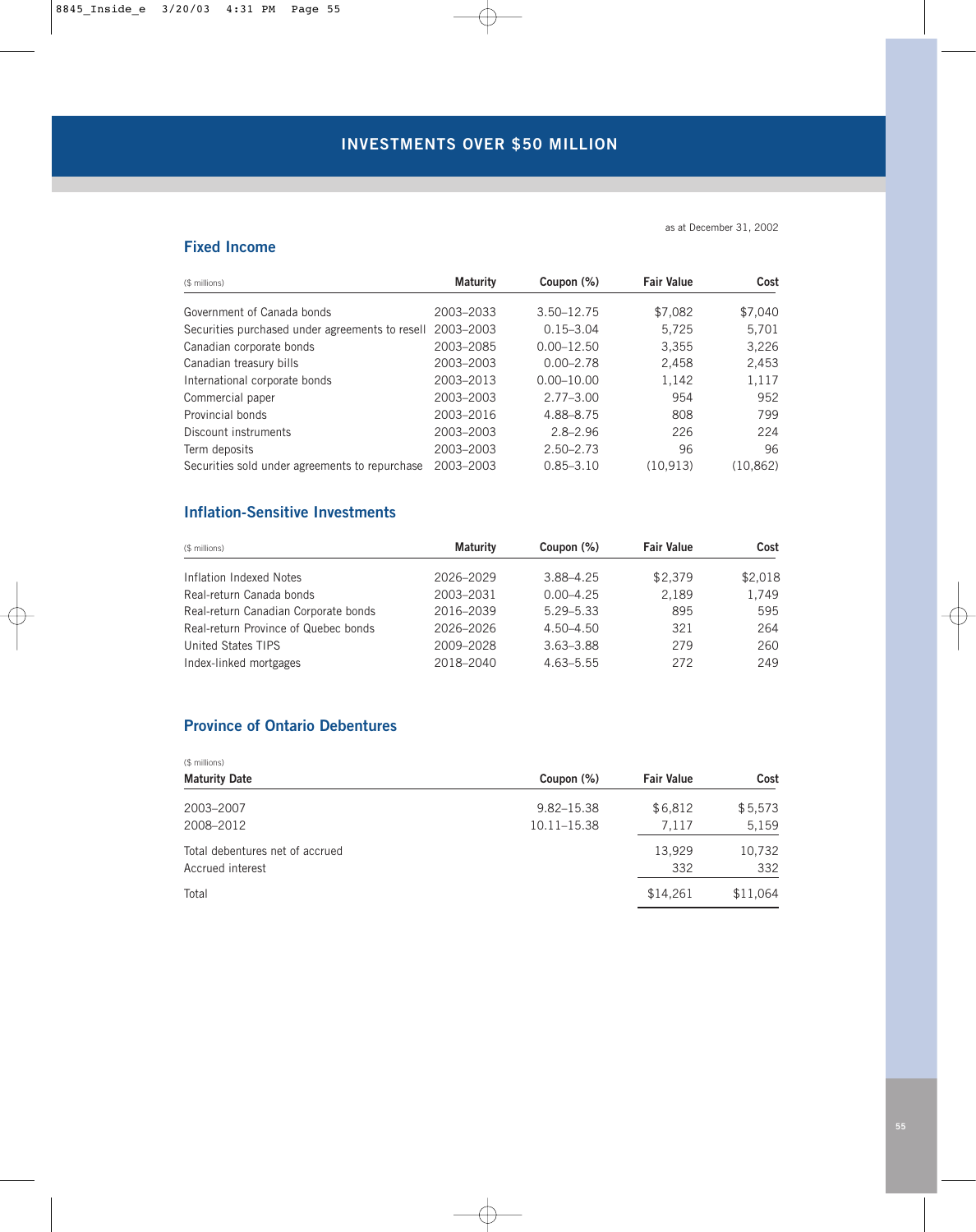| as at December 31, 2002 |  |
|-------------------------|--|
|                         |  |

| <b>Corporate Shares</b>                |               | (millions)        |                                  |               | (millions)        |
|----------------------------------------|---------------|-------------------|----------------------------------|---------------|-------------------|
| <b>Security Name</b>                   | <b>Shares</b> | <b>Fair Value</b> | <b>Security Name</b>             | <b>Shares</b> | <b>Fair Value</b> |
| Nexen Inc.                             | 19.7          | \$675.4           | Imperial Oil Ltd.                | 1.8           | \$78.9            |
| Capital International Emerging         |               |                   | Royal Bank of Scotland Group plc | 2.0           | 77.0              |
| <b>Countries Fund</b>                  | 13.9          | 522.1             | Enbridge Inc.                    | 1.8           | 76.3              |
| Shoppers Drug Mart Corporation         | 20.5          | 503.6             | Telefonica, S.A.                 | 4.8           | 76.2              |
| Maple Leaf Foods Inc.                  | 42.7          | 467.9             | Power Corporation of Canada      | 2.1           | 75.2              |
| Royal Bank of Canada                   | 7.5           | 433.3             | <b>Biovail Corporation</b>       | 1.8           | 74.7              |
| BCE Inc.                               | 13.6          | 387.5             | Nestlé SA                        | 0.2           | 73.0              |
| Bank of Nova Scotia, The               | 6.8           | 359.0             | Autoroutes du Sud de la France   | 1.8           | 70.1              |
| Macquarie Infrastructure Group         | 114.8         | 326.4             | Portugal Telecom, SGPS, S.A.     | 6.4           | 69.5              |
| Macerich Company, The                  | 5.5           | 269.6             | Verizon Communications Inc.      | 1.1           | 67.6              |
| <b>Bank of Montreal</b>                | 6.1           | 254.4             | Akzo Nobel N.V.                  | 1.3           | 67.4              |
| EnCana Corporation                     | 4.8           | 233.8             | ING Groep N.V.                   | 2.5           | 67.2              |
| Alcan Inc.                             | 4.7           | 219.1             | <b>CP Railway Limited</b>        | 2.1           | 65.9              |
| Sun Life Financial Services            |               |                   | Baker Hughes Incorporated        | 1.3           | 65.5              |
| of Canada Inc.                         | 8.0           | 214.8             | Telecom Corporation of           |               |                   |
| WestJet Airlines Ltd.                  | 12.4          | 200.9             | New Zealand Limited              | 17.4          | 65.2              |
| Toronto-Dominion Bank, The             | 5.5           | 188.3             | Molson Inc.                      | 1.9           | 64.7              |
| Macdonald, Dettwiler                   |               |                   | Quebecor World Inc.              | 1.8           | 64.4              |
| and Associates Ltd.                    | 8.1           | 181.2             | Citigroup Inc.                   | 1.2           | 64.1              |
| Canadian Imperial Bank of Commerce 3.9 |               | 168.1             | Sprint Corporation               | 4.0           | 63.8              |
| Canadian National Railway Company      | 2.4           | 156.4             | Swiss Reinsurance Company        | 0.6           | 61.6              |
| Magna International Inc.               | 1.8           | 154.2             | SBC Communications Inc.          | 1.4           | 61.6              |
| Manulife Financial Corporation         | 4.3           | 147.9             | Lloyds TSB Group plc             | 5.3           | 60.1              |
| <b>Barrick Gold Corporation</b>        | 5.8           | 141.0             | <b>Total Fina ELF SA</b>         | 0.3           | 59.5              |
| TransCanada PipeLines Limited          | 5.5           | 125.4             | Prudential Financial, Inc.       | 1.3           | 59.0              |
| Petro-Canada                           | 2.5           | 121.4             | CP Ships Limited                 | 2.8           | 58.7              |
| Suncor Energy, Inc.                    | 4.7           | 115.6             | Power Financial Corporation      | 1.6           | 57.7              |
| Talisman Energy Inc.                   | 2.0           | 112.8             | Hewlett-Packard Company          | 2.1           | 57.5              |
| Telefonos de Mexico SA                 | 27.6          | 109.6             | Washington Mutual, Inc.          | 1.0           | 56.7              |
| Nortel Networks Corporation            | 42.6          | 107.3             | <b>HSBC Holdings plc</b>         | 3.3           | 56.3              |
| Canadian Natural Resources Ltd.        | 2.2           | 104.3             | Telus Corporation                | 3.3           | 56.2              |
| Fording Inc.                           | 3.2           | 104.0             | Exelon Corporation               | 0.6           | 53.8              |
| Inco Limited                           | 2.8           | 95.8              | Microsoft Corporation            | 0.7           | 53.2              |
| Placer Dome Inc.                       | 5.3           | 95.4              | Abitibi-Consolidated Inc.        | 4.4           | 53.0              |
| Thomson Corporation, The               | 2.2           | 94.4              | Swire Pacific Limited            | 8.7           | 52.7              |
| Canada Life Financial Corporation      | 2.3           | 91.7              | Schering-Plough Corporation      | 1.5           | 52.3              |
| Southern Cross FLIERS Trust            | 1.0           | 91.3              | Smiths Group plc                 | 2.9           | 51.9              |
| ENI S.p.A.                             | 3.4           | 84.5              | E. I. du Pont de Nemours         |               |                   |
| National Bank of Canada                | 2.6           | 84.4              | and Company                      | 0.8           | 51.7              |
| FleetBoston Financial Corporation      | 2.2           | 84.1              | Zurich Financial Services AG     | 0.3           | 51.1              |
| <b>UBS AG</b>                          | 1.1           | 81.5              | CRH plc                          | 2.6           | 50.4              |
| J.P. Morgan Chase & Co.                | 2.1           | 81.3              |                                  |               |                   |

| <b>Security Name</b>             | <b>Shares</b> | <b>Fair Value</b> |
|----------------------------------|---------------|-------------------|
| Imperial Oil Ltd.                | 1.8           | \$78.9            |
| Royal Bank of Scotland Group plc | 2.0           | 77.0              |
| Enbridge Inc.                    | 1.8           | 76.3              |
| Telefonica, S.A.                 | 4.8           | 76.2              |
| Power Corporation of Canada      | 2.1           | 75.2              |
| <b>Biovail Corporation</b>       | 1.8           | 74.7              |
| Nestlé SA                        | 0.2           | 73.0              |
| Autoroutes du Sud de la France   | 1.8           | 70.1              |
| Portugal Telecom, SGPS, S.A.     | 6.4           | 69.5              |
| Verizon Communications Inc.      | 1.1           | 67.6              |
| Akzo Nobel N.V.                  | 1.3           | 67.4              |
| ING Groep N.V.                   | 2.5           | 67.2              |
| CP Railway Limited               | 2.1           | 65.9              |
| Baker Hughes Incorporated        | 1.3           | 65.5              |
| Telecom Corporation of           |               |                   |
| New Zealand Limited              | 17.4          | 65.2              |
| Molson Inc.                      | 1.9           | 64.7              |
| Quebecor World Inc.              | 1.8           | 64.4              |
| Citigroup Inc.                   | 1.2           | 64.1              |
| Sprint Corporation               | 4.0           | 63.8              |
| Swiss Reinsurance Company        | 0.6           | 61.6              |
| SBC Communications Inc.          | 1.4           | 61.6              |
| Lloyds TSB Group plc             | 5.3           | 60.1              |
| <b>Total Fina ELF SA</b>         | 0.3           | 59.5              |
| Prudential Financial, Inc.       | 1.3           | 59.0              |
| <b>CP Ships Limited</b>          | 2.8           | 58.7              |
| Power Financial Corporation      | 1.6           | 57.7              |
| Hewlett-Packard Company          | 2.1           | 57.5              |
| Washington Mutual, Inc.          | 1.0           | 56.7              |
| <b>HSBC Holdings plc</b>         | 3.3           | 56.3              |
| Telus Corporation                | 3.3           | 56.2              |
| <b>Exelon Corporation</b>        | 0.6           | 53.8              |
| Microsoft Corporation            | 0.7           | 53.2              |
| Abitibi-Consolidated Inc.        | 4.4           | 53.0              |
| Swire Pacific Limited            | 8.7           | 52.7              |
| Schering-Plough Corporation      | 1.5           | 52.3              |
| Smiths Group plc                 | 2.9           | 51.9              |
| E. I. du Pont de Nemours         |               |                   |
| and Company                      | 0.8           | 51.7              |
| Zurich Financial Services AG     | 0.3           | 51.1              |

Note: For assets over \$20 million, please see our Web site at **www.otpp.com**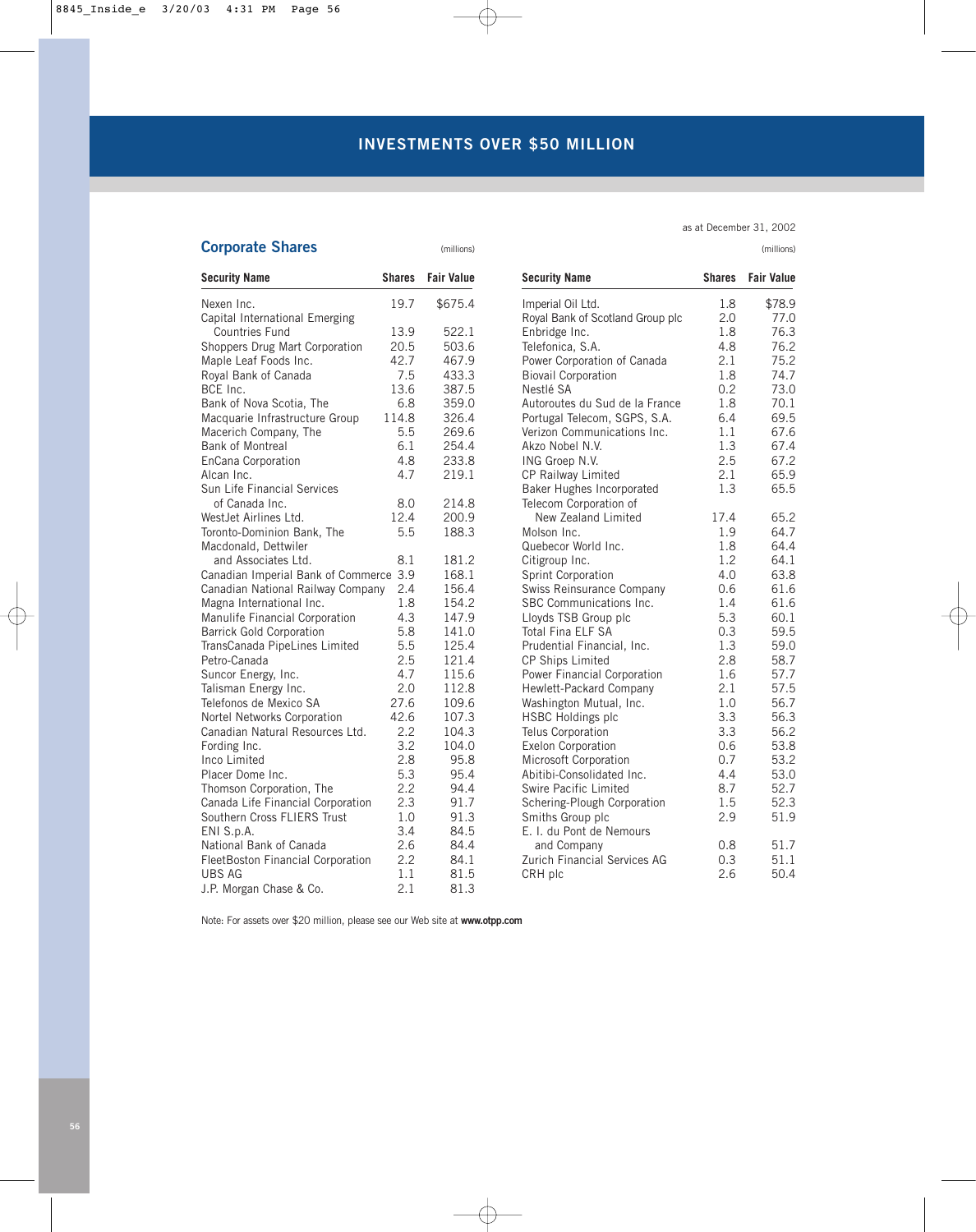# **Real Estate Portfolio**

|                                           | Total Square Effective % |                  |
|-------------------------------------------|--------------------------|------------------|
| <b>Property</b>                           | Footage                  | <b>Ownership</b> |
|                                           | (in thousands)           |                  |
| <b>Canadian Regional Shopping Centres</b> |                          |                  |
| Aberdeen Mall, Kamloops                   | 462                      | 100%             |
| Cataraqui Town Centre, Kingston           | 580                      | 50%              |
| Champlain Place, Dieppe                   | 816                      | 100%             |
| Chinook Centre, Calgary                   | 1,175                    | 100%             |
| Cornwall Centre, Regina                   | 497                      | 100%             |
| Don Mills Shopping Centre, Toronto        | 420                      | 100%             |
| Eastgate Square, Hamilton*                | 558                      | 100%             |
| Erin Mills Town Centre, Mississauga       | 799                      | 50%              |
| Fairview Mall, Toronto                    | 879                      | 50%              |
| Fairview Park Mall, Kitchener             | 746                      | 100%             |
| Fairview Pointe Claire, Montreal          | 1,020                    | 50%              |
| Georgian Mall, Barrie                     | 513                      | 100%             |
| Hillcrest Mall, Richmond Hill             | 592                      | 100%             |
| Intercity Shopping Centre,                |                          |                  |
| Thunder Bay*                              | 453                      | 100%             |
| Le Carrefour Laval, Montreal              | 1,243                    | 100%             |
| Les Galeries D'Anjou, Montreal            | 1,013                    | 50%              |
| Les Promenades St. Bruno,                 |                          |                  |
| Montreal                                  | 1,084                    | 100%             |
| Lime Ridge Mall, Hamilton                 | 813                      | 100%             |
| Market Mall, Calgary                      | 724                      | 50%              |
| Markville Shopping Centre,                |                          |                  |
| Markham                                   | 981                      | 100%             |
| Masonville Place, London                  | 686                      | 100%             |
| McAllister Place, St. John                | 468                      | 100%             |
| Midtown Plaza / Village, Saskatoon        | 662                      | 100%             |
| New Sudbury Centre, Sudbury*              | 497                      | 100%             |
| Pacific Centre, Vancouver                 | 1,390                    | 100%             |
| Polo Park Mall, Winnipeg                  | 1,202                    | 100%             |
| Regent Mall, Fredericton                  | 476                      | 100%             |
| Richmond Centre, Richmond                 | 487                      | 100%             |
| Rideau Centre, Ottawa                     | 734                      | 31%              |
| Sherway Gardens, Toronto                  | 980                      | 100%             |
| The Promenade, Toronto                    | 680                      | 50%              |
| Toronto Eaton Centre, Toronto             | 1,624                    | 100%             |
| Victoria Eaton Centre, Victoria           | 409                      | 100%             |
| Woodbine Centre, Toronto                  | 685                      | 60%              |

### **Private Companies and Partnerships**

Absolute Return Fund, Limited Active Value Capital L.P. Active Value Pledge Fund L.P. Altalink L.P. Arrowstreet Global Opportunities Offshore Fund, Ltd. BAI Acquisition Limited Partnership Baillie Gifford Emerging Markets Fund BC European Capital VI BC European Capital VII BDC Offshore Fund II Ltd. Belvedere Fund Limited D.E.Shaw Composite International Fund I DLJ Merchant Banking Partners II, L.P. Friedrich Grohe AG Hancock Timber Resource Group Heartland Industrial Partners, L.P.

as at December 31, 2002

| Property                                                                                                                            | Total Square Effective %<br>Footage | <b>Ownership</b>    |
|-------------------------------------------------------------------------------------------------------------------------------------|-------------------------------------|---------------------|
|                                                                                                                                     | (in thousands)                      |                     |
| <b>Canadian Office Properties</b><br>77 Bloor Street West, Toronto<br>Granville Square, Vancouver<br>Pacific Centre Office Complex, | 383<br>410                          | 100%<br>100%        |
| Vancouver<br>Shell Centre, Calgary<br>Simcoe Place, Toronto<br><b>Toronto Dominion Centre</b>                                       | 1,553<br>683<br>823                 | 100%<br>50%<br>25%  |
| Office Complex, Toronto<br>Toronto Eaton Centre                                                                                     | 4,423                               | 100%                |
| Office Complex, Toronto<br>Waterfront Centre, Vancouver<br>Yonge Corporate Centre, Toronto                                          | 1,895<br>409<br>669                 | 100%<br>100%<br>50% |
| <b>U.S. Regional Shopping Centres</b><br>Broward Mall, Fort Lauderdale,                                                             |                                     |                     |
| Florida*<br>Dover Mall, Dover, Delaware*<br>Galleria at White Plains.                                                               | 1,000<br>835                        | 100%<br>100%        |
| White Plains, New York*<br>Gwinnett Place, Duluth, Georgia<br>Kitsap Mall, Silverdale, Washington                                   | 885<br>1,248<br>716                 | 100%<br>33%<br>49%  |
| Lakewood Center, Lakewood,<br>California<br>Los Cerritos Center, Cerritos,                                                          | 2,011                               | 49%                 |
| California<br>Northpark Mall, Ridgeland,                                                                                            | 1,290                               | 49%                 |
| Mississippi*<br>Redmond Town Center,                                                                                                | 958                                 | 100%                |
| Redmond, Washington<br>Stonecrest Mall, Atlanta, Georgia<br>Stonewood Center, Downey,                                               | 1,119<br>1,300                      | 49%<br>33%          |
| California<br>The Esplanade, Kenner, Louisiana*<br>Town Center at Cobb, Kennesaw,                                                   | 937<br>911                          | 49%<br>100%         |
| Georgia<br>Washington Square, Tigard,                                                                                               | 1,273                               | 33%                 |
| Oregon                                                                                                                              | 1,239                               | 49%                 |

\* Sold subsequent to December 31, 2002

Hermes U.K. Focus Fund III L.P. III Fund, Ltd. Luscar Energy Partnership Macquarie Airports Group Limited Maple Leaf Sports & Entertainment Ltd. Maple Partners Financial Group Inc. Morgan Stanley Real Estate Fund III International L.P. Osprey Media Holdings, Inc. Palmetto Fund Ltd. RH Fund 2, L.P. RIII Funding Ltd. Sanitec Group Schroder Asian Properties L.P. Southern Cross Airports Corporation Holdings Limited Trimac Corporation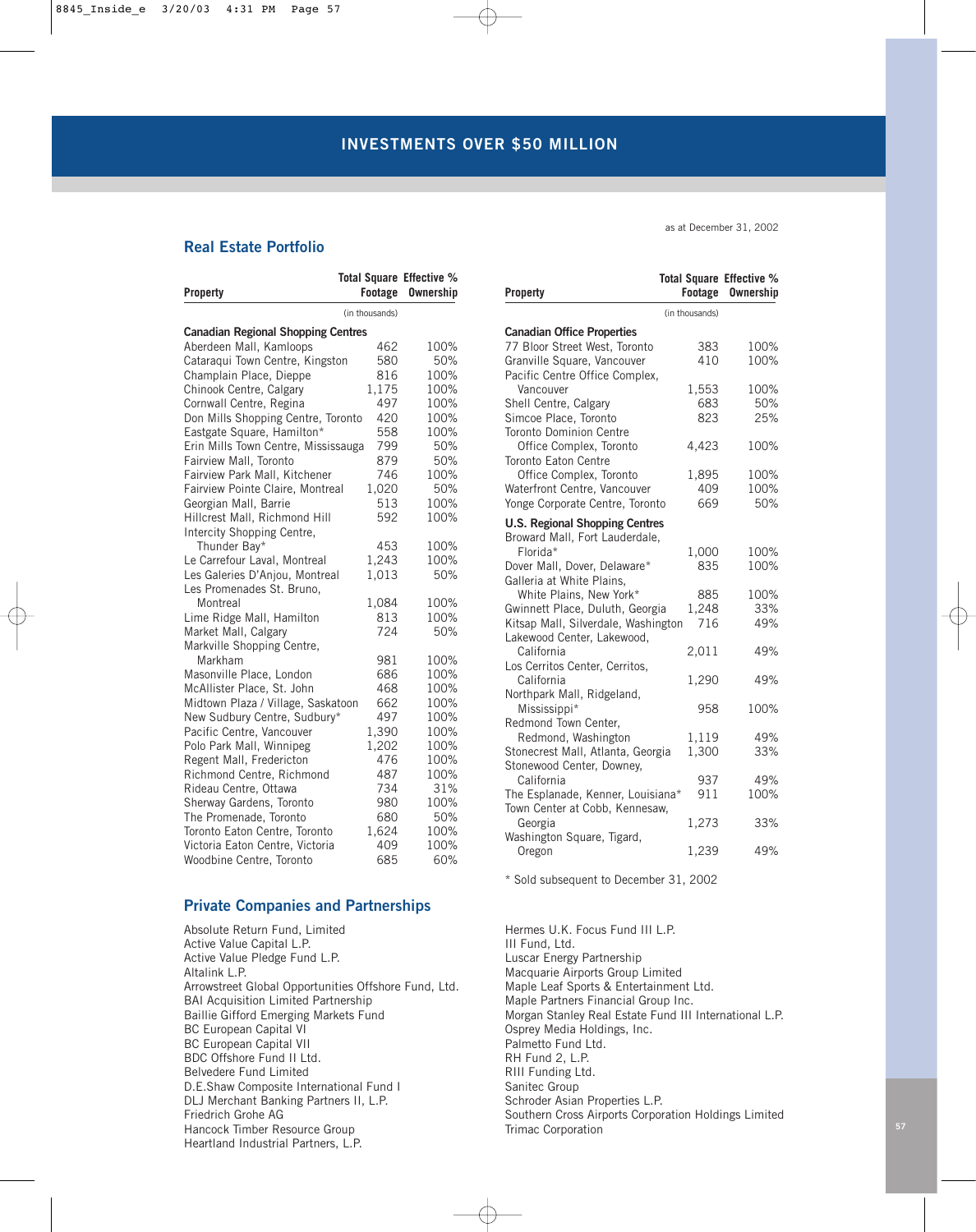# **ELEVEN-YEAR REVIEW**

|                                        |                                                                                   |                          |                          |                          |                                   |                          |                          |                                     | for the year ended December 31 |                   |                          |
|----------------------------------------|-----------------------------------------------------------------------------------|--------------------------|--------------------------|--------------------------|-----------------------------------|--------------------------|--------------------------|-------------------------------------|--------------------------------|-------------------|--------------------------|
| (\$ billions)                          | 2002                                                                              | 2001                     | 2000                     | 1999                     | 1998                              | 1997                     | 1996                     | 1995                                | 1994                           | 1993              | 1992                     |
| <b>CHANGE IN ASSETS</b>                |                                                                                   |                          |                          |                          |                                   |                          |                          |                                     |                                |                   |                          |
| Income                                 |                                                                                   |                          |                          |                          |                                   |                          |                          |                                     |                                |                   |                          |
| Investment income                      | $(1.41)$ $(1.74)$                                                                 |                          | 6.21                     | 10.12                    | 5.14                              | 7.25                     | 7.44                     | 5.66                                | 0.53                           | 5.91              | 2.15                     |
| Contributions                          |                                                                                   |                          |                          |                          |                                   |                          |                          |                                     |                                |                   |                          |
| Members/transfers                      | 0.68                                                                              | 0.64                     | 0.62                     | 0.63                     | 0.61                              | 0.59                     | 0.62                     | 0.64                                | 0.73                           | 0.69              | 0.71                     |
| Province of Ontario                    | 0.70                                                                              | 0.68                     | 0.66                     | 0.66                     | 0.65                              | 0.65                     | 0.67                     | 0.67                                | 0.70                           | 0.71              | 0.74                     |
| - special payments                     |                                                                                   | $\qquad \qquad -$        | $\qquad \qquad -$        | 0.13                     | 0.49                              | 0.46                     | 0.15                     | $\qquad \qquad -$                   |                                |                   | 0.44                     |
| <b>Total Income</b>                    | (0.03)                                                                            | (0.42)                   | 7.49                     | 11.54                    | 6.89                              | 8.95                     | 8.88                     | 6.97                                | 1.96                           | 7.31              | 4.04                     |
| <b>Expenditures</b>                    |                                                                                   |                          |                          |                          |                                   |                          |                          |                                     |                                |                   |                          |
| Benefits paid                          | 3.08                                                                              | 3.08                     | 2.54                     | 2.28                     | 2.10                              | 1.80                     | 1.52                     | 1.26                                | 1.13                           | 1.00              | 0.92                     |
| Investment expenses                    | 0.10                                                                              | 0.12                     | 0.10                     | 0.09                     | 0.07                              | 0.06                     | 0.04                     | 0.03                                | 0.03                           | 0.02              | 0.01                     |
| Member service expenses                | 0.03                                                                              | 0.04                     | 0.03                     | 0.03                     | 0.03                              | 0.03                     | 0.03                     | 0.03                                | 0.03                           | 0.02              | 0.02                     |
| Distribution of gain                   | $\qquad \qquad -$                                                                 | $\overline{\phantom{a}}$ | $\overline{\phantom{a}}$ | $\overline{\phantom{a}}$ | $\hspace{1.0cm} - \hspace{1.0cm}$ | $\overline{\phantom{a}}$ | $\overline{\phantom{a}}$ | $\overline{\phantom{a}}$            | $\overline{\phantom{a}}$       | 0.33              | $\overline{\phantom{a}}$ |
| <b>Total Expenditures</b>              | 3.21                                                                              | 3.24                     | 2.67                     | 2.40                     | 2.20                              | 1.89                     | 1.59                     | 1.32                                | 1.19                           | 1.37              | 0.95                     |
| (DECREASE) INCREASE                    |                                                                                   |                          |                          |                          |                                   |                          |                          |                                     |                                |                   |                          |
| <b>IN NET ASSETS</b>                   |                                                                                   | $(3.24)$ $(3.66)$        | 4.82                     | 9.14                     | 4.69                              | 7.06                     | 7.29                     | 5.65                                | 0.77                           | 5.94              | 3.09                     |
|                                        |                                                                                   |                          |                          |                          |                                   |                          |                          |                                     |                                |                   |                          |
| <b>NET ASSETS</b>                      |                                                                                   |                          |                          |                          |                                   |                          |                          |                                     |                                | as at December 31 |                          |
| Investments                            |                                                                                   |                          | 13.32                    | 17.30                    | 11.48                             | 10.28                    |                          |                                     |                                |                   |                          |
| Fixed income<br>Equities - Canadian    | \$13.96<br>13.43                                                                  | 7.09<br>17.06            | 17.74                    | 19.89                    | 17.61                             | 19.43                    | 10.62<br>17.37           | 12.51<br>12.22                      | 11.41<br>9.94                  | 17.57<br>7.51     | 19.01<br>3.22            |
| Equities - Foreign                     | 18.19                                                                             | 24.28                    | 23.14                    | 21.76                    | 24.02                             | 19.96                    | 16.01                    | 12.29                               | 10.71                          | 7.04              | 3.25                     |
| Inflation-sensitive                    |                                                                                   |                          |                          |                          |                                   |                          |                          |                                     |                                |                   |                          |
| - Commodities                          | 1.48                                                                              | 1.09                     | 2.10                     | 1.09                     | 0.40                              | 0.13                     |                          |                                     |                                |                   |                          |
| - Real estate                          | 11.49                                                                             | 11.59                    | 6.20                     | 2.82                     | 1.58                              | 1.56                     | 1.27                     | 0.93                                | 0.69                           | 0.61              | 0.45                     |
| - Infrastructure                       | 0.97                                                                              | 0.03                     | $\qquad \qquad -$        |                          |                                   | $\qquad \qquad -$        | $\overline{\phantom{0}}$ |                                     |                                |                   |                          |
| - Real-rate products                   | 5.92                                                                              | 6.98                     | 9.55                     | 4.24                     | 3.02                              | 1.60                     | 1.07                     | 1.06                                | 0.65                           | 0.55              | 0.46                     |
| Net investments                        | 65.44                                                                             | 68.12                    | 72.05                    | 67.10                    | 58.11                             | 52.96                    | 46.34                    | 39.01                               | 33.40                          | 33.28             | 26.39                    |
|                                        |                                                                                   |                          |                          |                          |                                   |                          |                          |                                     |                                |                   |                          |
| Receivable from<br>Province of Ontario | 1.32                                                                              | 1.28                     | 1.25                     | 1.25                     | 1.23                              | 1.26                     | 1.29                     | 1.31                                | 1.34                           | 1.36              | 1.32                     |
| Other assets                           | 23.86                                                                             | 24.26                    | 13.15                    | 7.04                     | 5.39                              | 8.54                     | 3.29                     | 1.59                                | 0.62                           | 0.04              | 0.07                     |
|                                        |                                                                                   |                          |                          |                          |                                   |                          |                          |                                     |                                |                   |                          |
| Total assets<br>Liabilities            | $(24.41)$ (24.20) (13.33) (7.08) (5.56) (8.27) (3.48) (1.76) (0.88) (0.96) (0.01) | <b>90.62</b> 93.66 86.45 |                          | 75.39                    | 64.73 62.76                       |                          | 50.92 41.91              |                                     | 35.36                          | 34.68             | 27.78                    |
| Net assets                             |                                                                                   |                          | 73.12                    | 68.31                    | 59.17                             | 54.49                    | 47.44                    | 40.15                               |                                |                   |                          |
| Smoothing reserve                      | 66.21<br>9.65                                                                     | 69.46<br>2.97            | (4.34)                   | (8.32)                   |                                   |                          |                          | $(4.79)$ $(5.58)$ $(4.42)$ $(1.91)$ | 34.48<br>(0.25)                | 33.72<br>(2.95)   | 27.77<br>(0.41)          |
| Actuarial value of                     |                                                                                   |                          |                          |                          |                                   |                          |                          |                                     |                                |                   |                          |
| net assets                             | 75.86                                                                             | 72.43                    | 68.78                    | 59.99                    | 54.38                             | 48.91                    | 43.02                    | 38.24                               | 34.23                          | 30.77             | 27.36                    |
| Accrued pension benefits               | 73.67                                                                             | 65.43                    | 58.56                    | 52.11                    | 48.64                             | 44.46                    | 41.83                    | 38.74                               | 36.85                          | 34.00             | 30.78                    |
| Surplus (Deficiency)                   | \$2.19                                                                            | 7.00                     | 10.22                    | 7.88                     | 5.74                              | 4.45                     | 1.19                     | (0.50)                              | (2.62)                         | (3.23)            | (3.42)                   |
|                                        |                                                                                   |                          |                          |                          |                                   |                          |                          |                                     |                                |                   |                          |
| <b>PERFORMANCE</b> (percent)           |                                                                                   |                          |                          |                          |                                   |                          |                          |                                     | for the year ended December 31 |                   |                          |
| Rate of return                         | (2.0)                                                                             | (2.3)                    | 9.3                      | 17.4                     | 9.9                               | 15.6                     | 19.0                     | 16.9                                | 1.7                            | 21.7              | 8.9                      |
| Benchmark                              | (4.8)                                                                             | (5.3)                    | 5.3                      | 17.6                     | 11.9                              | 15.6                     | 18.1                     | 17.2                                | (0.3)                          | 20.5              | 8.0                      |
| Long-term goal                         | 8.9                                                                               | 5.2                      | 7.7                      | 7.1                      | 5.5                               | 5.2                      | 6.7                      | 6.2                                 | 4.7                            | 6.2               | 6.6                      |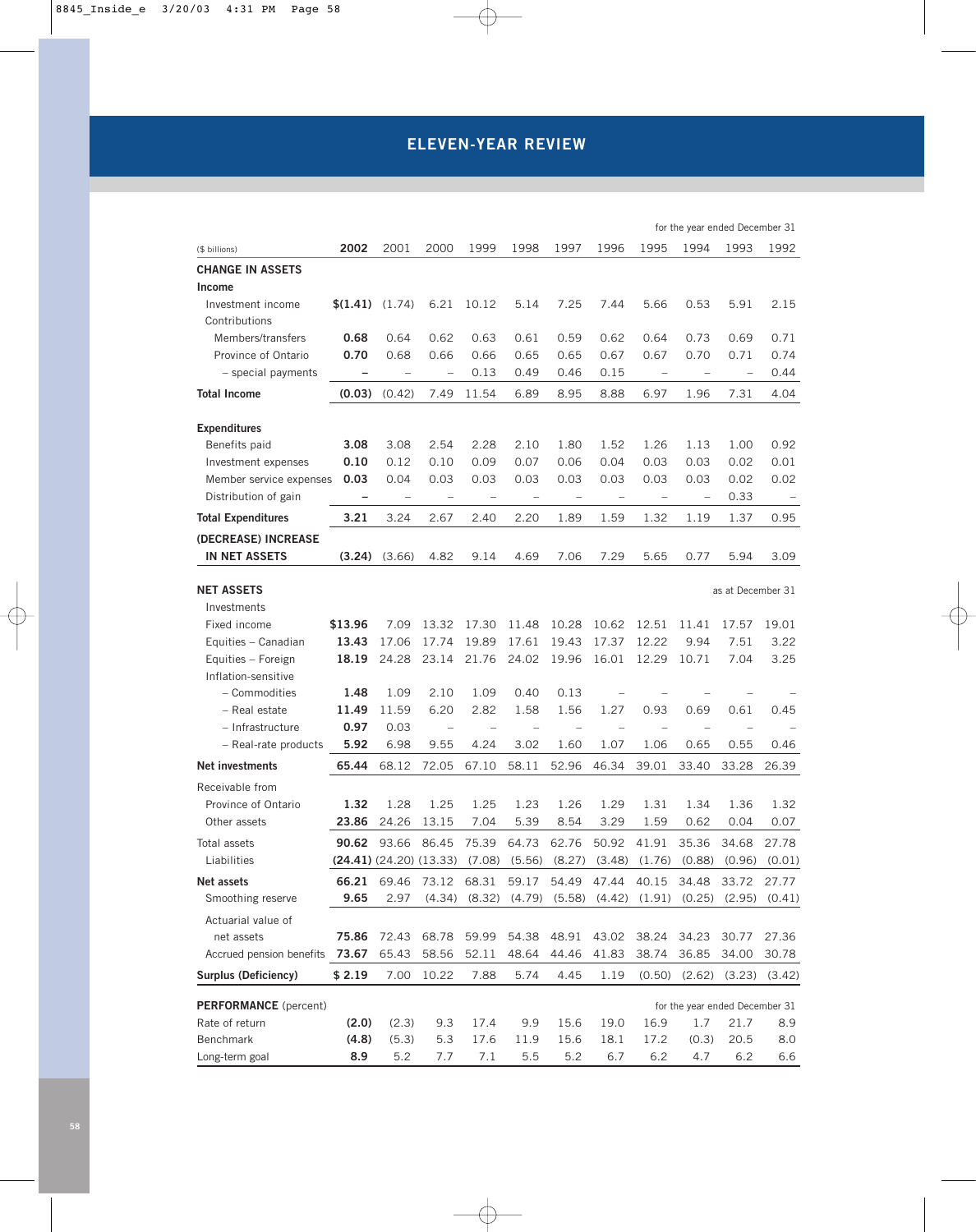# **CORPORATE DIRECTORY**

### **President and Chief Executive Officer**

Claude Lamoureux

### **Investments**

Robert Bertram, Executive Vice-President

### **Active Equities**

Brian Gibson, Senior Vice-President Zev Frishman, Vice-President

### **International Equity Indices, Fixed Income and Alternative Investments**

Neil Petroff, Senior Vice-President Bruce Ford, Vice-President Ron Mock, Vice-President Sean Rogister, Vice-President

### **Quantitative Investments**

Morgan McCague, Senior Vice-President Marcus Dancer, Vice-President

### **Research and Economics**

Leo de Bever, Senior Vice-President Russ Bruch, Vice-President Wayne Kozun, Vice-President Barbara Zvan, Vice-President

### **Teachers' Merchant Bank**

Jim Leech, Senior Vice-President Mark MacDonald, Vice-President Dean Metcalf, Vice-President Lee Sienna, Vice-President Rosemary Zigrossi, Vice-President

### **Member Services and Technology**

Allan Reesor, Executive Vice-President and Chief Information Officer

**Client Services** Rosemarie McClean, Vice-President

### **MIS Member Services**

Phil Nichols, Vice-President

### **Audit Services** Peter Maher, Vice-President

**Finance** Andrew Jones, Vice-President

#### **Human Resources and Public Affairs**

John Brennan, Vice-President

#### **Law**

Roger Barton, Vice-President, General Counsel and Secretary

### **The Cadillac Fairview Corporation Limited**

L. Peter Sharpe President and Chief Executive Officer

### **Business Innovation and Technology Services**

Ronald Peddicord, Executive Vice-President Scot Adams, Senior Vice-President and Chief Technology Officer

### **Finance and Taxation**

Ian MacKellar, Executive Vice-President and Chief Financial Officer

### **Investments**

Andrea M. Stephen, Executive Vice-President

#### **Legal**

Peter Barbetta, Executive Vice-President, General Counsel and Secretary Sandra Hardy, Senior Vice-President, Corporate Legal

#### **Office and Retail Development**

Michael Kitt, Executive Vice-President Rudy Adlaf, Senior Vice-President David Handley, Senior Vice-President John Sullivan, Senior Vice-President

### **Portfolio Operations**

Tony Grossi, Executive Vice-President Norm Blouin, Senior Vice-President, Eastern Canada Michael Whelan, Senior Vice-President, GTA Linda Gray, Senior Vice-President, Ontario Alan Carlisle, Senior Vice-President, United States Ron Wratschko, Senior Vice-President, Western Canada

### **Human Resources**

Grant Clark, Senior Vice-President

We welcome your comments and suggestions for this annual report, as well as other aspects of our communications program.

Please contact: Lee Fullerton Communications Manager T: 416-730-5347 e-mail: communications@otpp.com